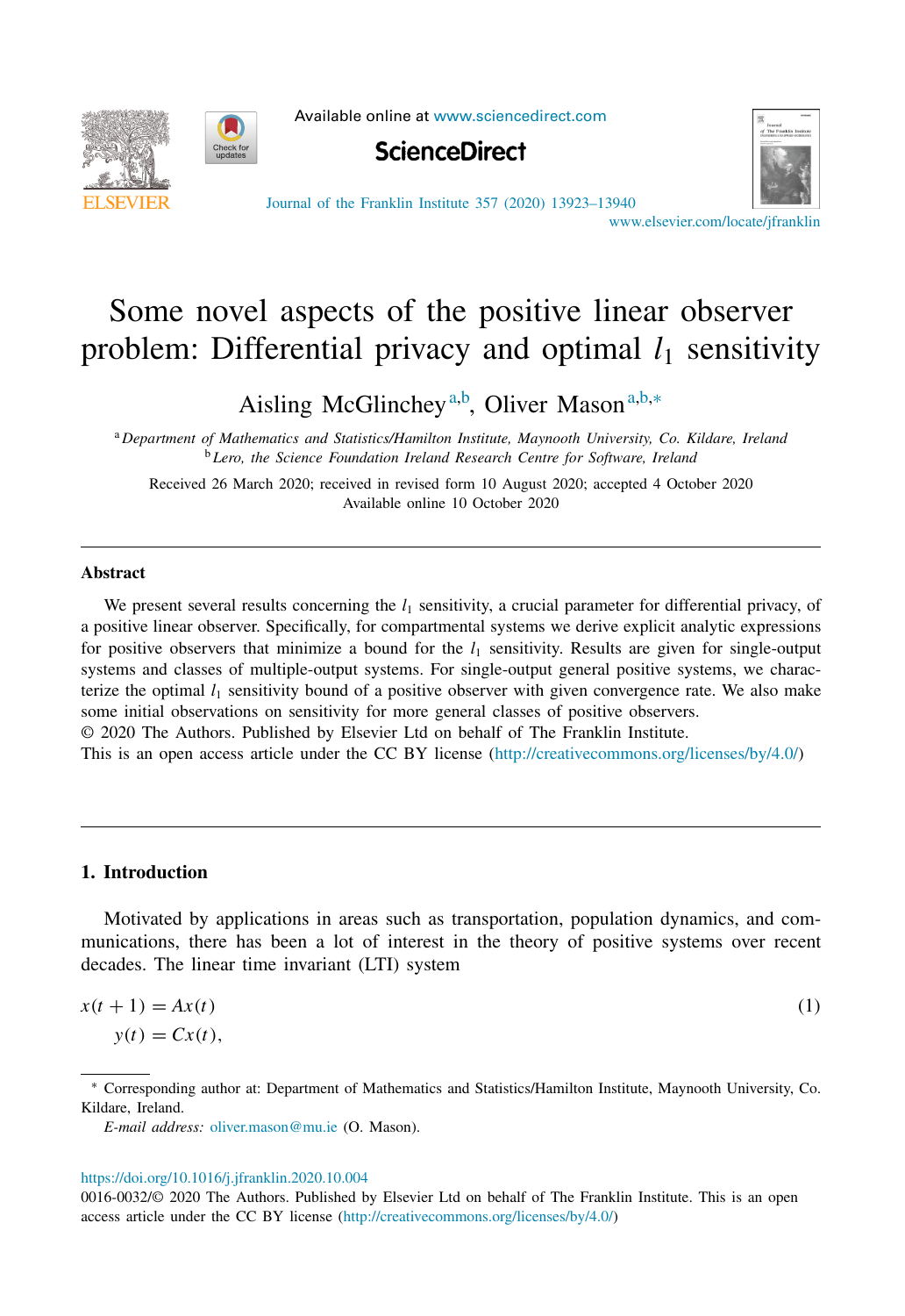<span id="page-1-0"></span>is positive if  $A \in \mathbb{R}_+^{n \times n}$ ,  $C \in \mathbb{R}_+^{p \times n}$  are both nonnegative matrices [\[1\].](#page-16-0) A positive (Luenberger) observer for [Eq.](#page-0-0)  $(1)$  is defined by

$$
\hat{x}(t+1) = (A - LC)\hat{x}(t) + Ly(t)
$$
\n(2)

where the matrix *L* is such that  $A - LC$  and  $LC$  are nonnegative and the spectral radius of  $A - LC$  satisfies  $\rho(A - LC) < 1$  [\[2,3\].](#page-16-0) Fundamental results concerning existence of positive observers have been presented in references such as  $[2-6]$ . Recently researchers have sought to develop results for observers with specific forms [\[7\],](#page-16-0) for nonlinear positive systems [\[8,9\],](#page-16-0) systems with missing information [\[10\],](#page-16-0) and to extend the theory of observers to the related class of max-plus linear systems [\[11\].](#page-16-0) On the other hand, there are fundamental and important problems concerning the limitations/difficulties of using positive observers in performance optimization and state feedback design; see for instance the work of [\[12,13\].](#page-16-0) Another interesting and important line of work related to positive observers concerns the development of methods that combine state estimation with fault detection and/or disturbance signal estimation; for recent work in this direction see  $[14,15]$ .

*Compartmental systems* are an important subclass of positive systems arising in applications such as transportation and population dynamics [\[16,17\].](#page-16-0) The seminal reference on observer design for this system class is [\[6\],](#page-16-0) while recent results on the dual problem of stabilizing a continuous time compartmental system can be found in  $[18]$ . Applications of compartmental systems such as transportation networks or smart buildings use personal data and there is a need to add privacy protections to such systems to address public concerns over personal privacy. In the recent past, differential privacy (DP) [\[19\]](#page-16-0) has been applied to a variety of control problems. For example, the design of differentially private Kalman Filters was considered in [\[20\]](#page-16-0) while differentially private observer design for general, nonlinear systems was first considered in  $[21]$ ; motivating examples from epidemiology and social network analysis for the addition of differential privacy to observers can be found in [\[21\].](#page-16-0)

To make an observer of the form (2) differentially private, we add appropriate noise *N* to the observer state  $\hat{x}$  so that changes to the measured signal *y* caused by a small number of individuals are difficult to detect. In this way the privacy of the individuals concerned is protected. The 'randomized mapping' [\[22\]](#page-16-0) from the signal *y* to  $\hat{x} + N$  is called a mechanism. A mechanism can satisfy *strict* or *non-strict* differential privacy and can be constructed using noise from various distributions such as the Gaussian or Laplace distributions. We focus on strict differential privacy and Laplace mechanisms for a variety of reasons. First, the Laplace mechanism is the most widely used DP mechanism in practice. Second, the fundamental results in [\[20\]](#page-16-0) underpinning mechanism design for control systems concern the Gaussian and Laplace distributions. As our interest in this paper is for strict DP, the Laplace is the natural choice as the results of [\[20\]](#page-16-0) do not support the use of Gaussian mechanisms for strict DP.

The crucial step in constructing a DP Laplace mechanism is deciding the magnitude of noise to add to  $\hat{x}$ ; equivalently determining the variance of the associated Laplace distribution. This is determined by a key parameter of the system  $(2)$  known as its  $l_1$  sensitivity [\[21\].](#page-16-0) In general, it is very difficult to calculate exactly the sensitivity of a system. However, in [\[23\]](#page-17-0) a bound for the  $l_1$  sensitivity of Eq. (2) was derived which can be used to determine how much noise is needed for differential privacy. This reference was the first paper to address the problem of DP positive observer design; a corresponding bound for the case of  $l_2$  sensitivity and Gaussian mechanisms for non-strict DP was presented in  $[24]$ . In the current paper, we consider the problem of finding an observer gain *L* that minimizes the bound in [\[23\];](#page-17-0) such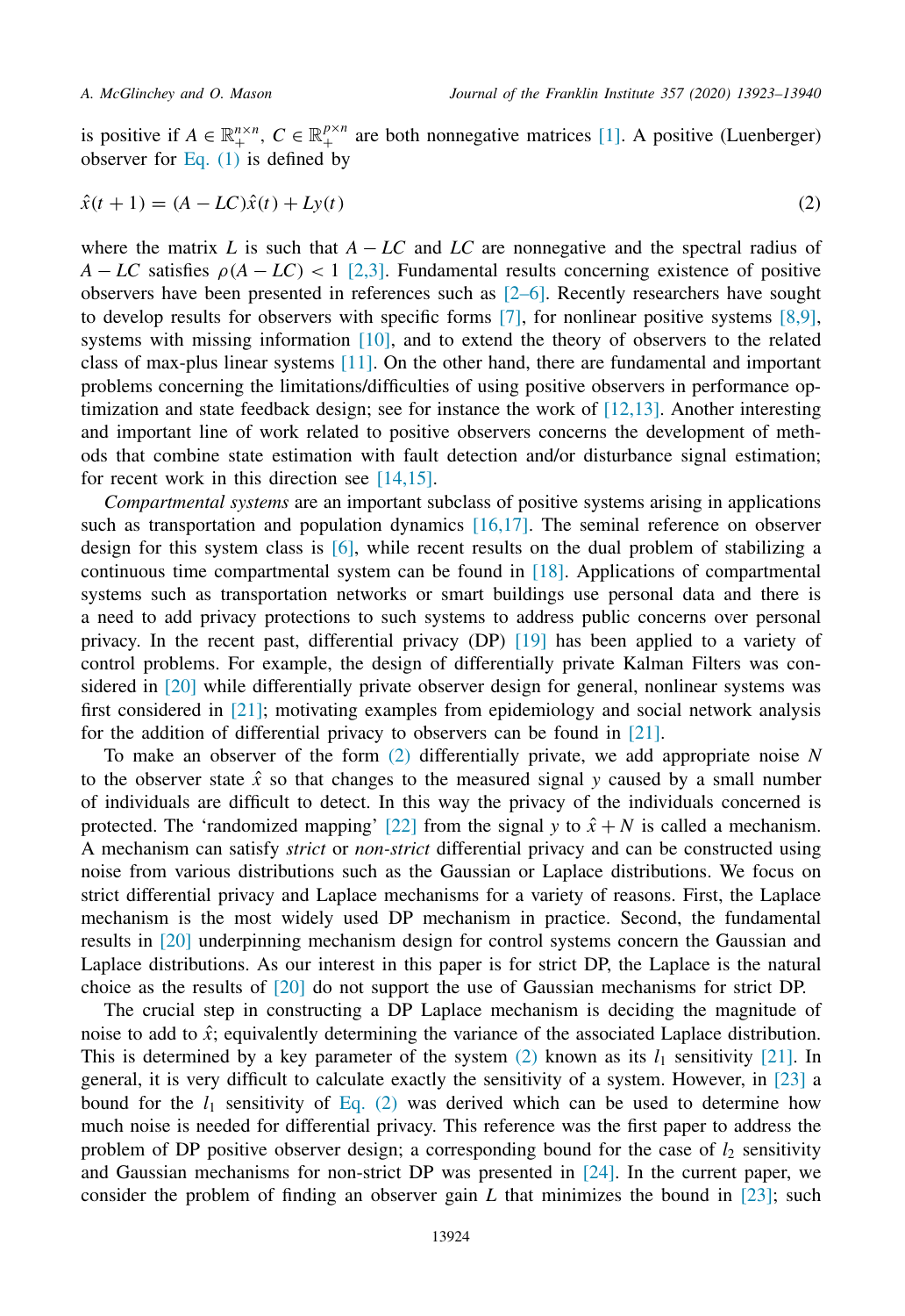<span id="page-2-0"></span>a gain is optimal in that it will lead to a mechanism with minimal noise (variance) which is thus the most accurate possible.

The structure of the paper is as follows. In Section 2, we recall the relevant background to our work. In [Section](#page-4-0) 3, we present our main results on optimal positive observers for compartmental systems; results are given for the single output and multiple output cases. In [Section](#page-10-0) 4, we consider the problem of minimising the  $l_1$  sensitivity bound for a single output system where the norm of the observer system matrix is specified. We briefly note in [Section](#page-14-0) 5 that it is possible to improve on the optimal sensitivity for classical observers by considering the more general class [\[4\].](#page-16-0) Finally, in [Section](#page-15-0) 6, we present our concluding remarks and some ideas for future work.

### **2. Background and technical preliminaries**

 $\mathbb{R}^n$  denotes the vector space of *n*-tuples of real numbers and  $\mathbb{R}^{m \times n}$  the space of  $m \times n$ matrices with real entries. For  $x \in \mathbb{R}^n$ :  $x \ge 0$  means that  $x_i \ge 0$  for  $1 \le i \le n$ .  $\mathbb{R}^n_+$  denotes the nonnegative orthant  $\mathbb{R}^n_+ := \{x \in \mathbb{R}^n \mid x \ge 0\}$ . Similarly, for  $A \in \mathbb{R}^{m \times n}$ :  $A \ge 0$  means that  $a_{ij} \ge 0$ for  $1 \le i \le m$  and  $1 \le j \le n$ . We will sometimes use the notation [*A*]<sub>*ij*</sub> to denote the *i*, *j* entry of a matrix *A*.  $\mathbb{R}^{m \times n}_+$  denotes the cone of nonnegative matrices. *A* ≥ *B* denotes that *A* − *B* ≥ 0 is a nonnegative matrix.  $A<sup>T</sup>$  denotes the transpose of  $A$ .

For a vector  $c \in \mathbb{R}_+^n$  the *support* of *c*, supp(*c*) is given by supp(*c*) = { $j : c_j \neq 0$ }. Throughout, we use  $||x||$  to denote the  $l_1$  norm of  $x \in \mathbb{R}^n$  and for  $T \in \mathbb{R}^{m \times n}$ ,  $||T||$  denotes the  $l_1$  induced norm of *T*. It is well known  $\lceil 25 \rceil$  that this is given by

$$
||T|| = \max_{j} \sum_{i=1}^{m} |t_{ij}|.
$$
 (3)

Our main results concern the case where the system  $(1)$  is compartmental  $[16–18]$ . A matrix *A* in  $\mathbb{R}^{n \times n}$  is *compartmental* if  $\sum_{i=1}^{n} a_{ij} \le 1$  for all  $1 \le j \le n$ . If the system matrix *A* in [Eq.](#page-0-0)  $(1)$  is compartmental, then Eq.  $(1)$  is a compartmental system.

*Differential privacy and linear observers*

We very briefly recall the most relevant facts concerning differential privacy in the context of this paper. For reasons of space, we omit much of the fundamental details on probability; for more details and background, see [\[20\].](#page-16-0)

For differential privacy, we first must choose a similarity relation on the space of signals *y*(·). Following [\[21\],](#page-16-0) given two constants  $K>0$ ,  $0<\alpha<1$ , the signals *y*, *y'* are said to be similar, *y*∼*y'* if there is some  $t_0 \ge 0$  with

$$
y(t) = y'(t) \quad 0 \le t < t_0
$$
\n
$$
||y(t) - y'(t)|| \le K\alpha^{t-t_0} \quad t \ge t_0.
$$
\n
$$
(4)
$$

The similarity relation captures changes in the signal due to the behaviour of a small number of individuals at time  $t_0$ . The parameters *K* and  $\alpha$  need to be chosen in advance and depend on the application context and level of protection required. *K* describes how large an initial change is permitted while  $\alpha$  describes the speed with which this change decays to zero.

The *sensitivity* of the system [\(2\)](#page-1-0) is the *key parameter that determines the magnitude of the noise required in order to achieve differential privacy. We use*  $\hat{x}_y$  *to denote the observer* signal corresponding to the output *y*.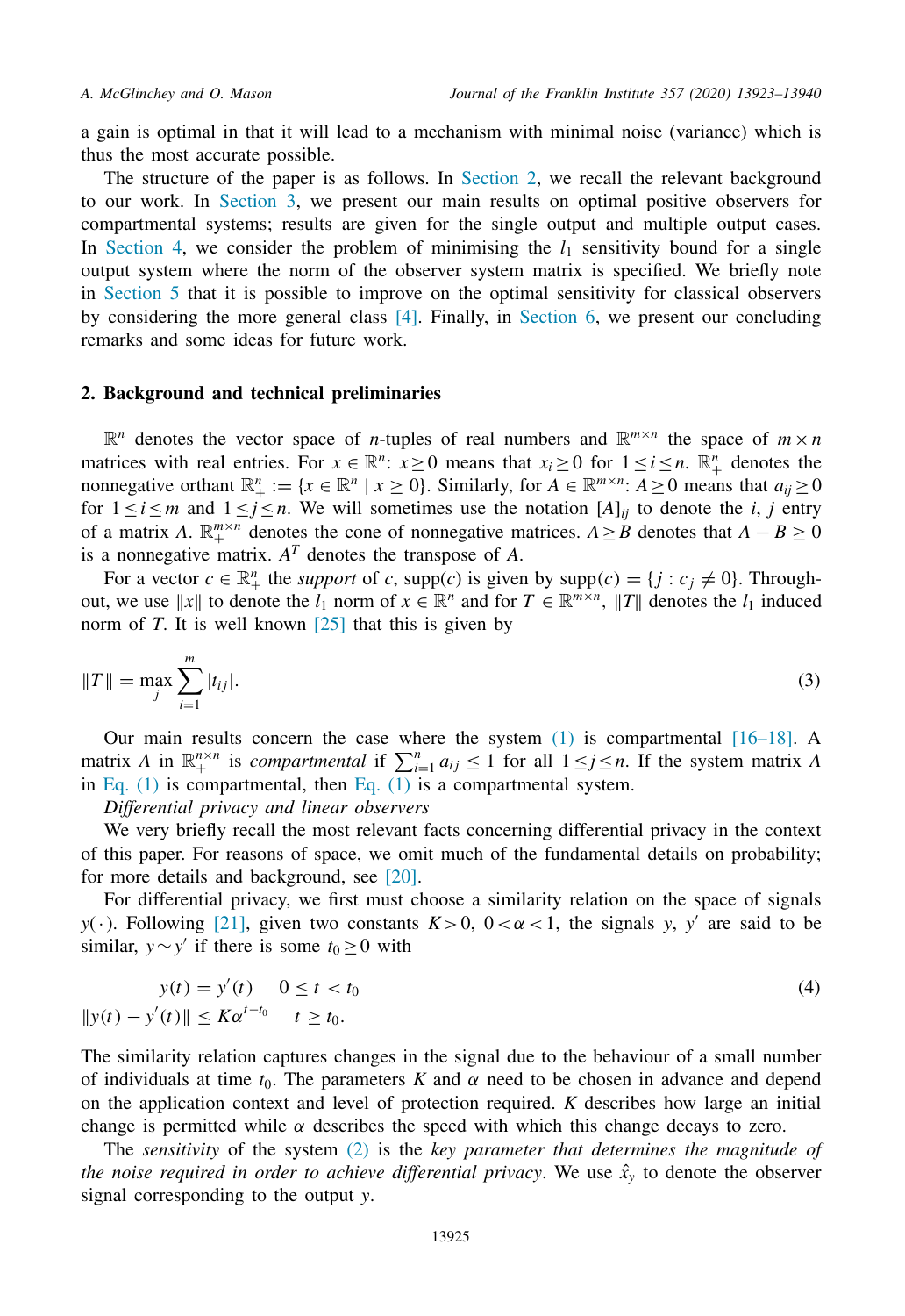<span id="page-3-0"></span>**Definition 2.1.** The  $l_1$  sensitivity of the observer  $(2)$  is given by:

$$
\Delta := \sup \{ ||\hat{x}_y - \hat{x}_{y'}|| : y \sim y' \}. \tag{5}
$$

A real-valued Laplace random variable with mean 0 and scale parameter  $b > 0$  has probability density function (pdf)  $f(x) = \frac{1}{2b}e^{-\frac{|x|}{b}}$ . Given  $\varepsilon > 0$ , an  $\varepsilon$  differentially private mechanism for the observer  $(2)$  can be constructed by adding noise from a Laplace distribution to each component of  $\hat{x}(t)$  at each time  $t \geq 0$ . The key fact is the following.

**Proposition 2.1** [\[20\]](#page-16-0). *Let [Eq.](#page-1-0)* (2) *have sensitivity*  $\Delta$  *and*  $\varepsilon > 0$  *be given. Choose*  $b > \frac{\Delta}{\varepsilon}$ , *and define the mechanism X*ˆ *<sup>y</sup> by adding a Laplace random variable with mean 0 and scale parameter b*, *to each component of*  $\hat{x}_y(t)$  *for all t. Then*  $\hat{X}_y$  *is*  $\varepsilon$  *differentially private.* 

Proposition 2.1 highlights the important role played by the sensitivity  $\Delta$  of the system in determining the amount of noise required for differential privacy. Exact computation of the sensitivity can be difficult and complex. However, a differentially private mechanism for [Eq.](#page-1-0)  $(2)$  can be constructed using the Laplace distribution provided we have an upper bound for the  $l_1$  sensitivity of [Eq.](#page-1-0) (2).

Recall that [Eq.](#page-1-0)  $(2)$  is a positive observer for the positive system  $(1)$  if and only if the following conditions are satisfied [\[3\]:](#page-16-0) (i)  $LC \ge 0$ ; (ii)  $A - LC \ge 0$ ; (iii)  $A - LC$  is Schurstable,  $\rho(A - LC)$  < 1. In order to ensure that an observer of the form [\(2\)](#page-1-0) has a finite  $l_1$ sensitivity with respect to the similarity definition (5), we require that  $||A - LC|| < 1$ . Thus we are considering a more restricted form of the positive observer problem. In [\[23\]](#page-17-0) the following bound for the  $l_1$  sensitivity of a linear observer was derived.

**Theorem 2.1.** *Consider the observer* [\(2\)](#page-1-0) *with*  $||A - LC|| < 1$  *and let*  $K > 0$ ,  $0 < \alpha < 1$  *be given. The sensitivity*  $\Delta$  *of [Eq.](#page-1-0)* (2) *with respect to the similarity relation* [\(4\)](#page-2-0) *satisfies the following bound:*

$$
\Delta \le \frac{K}{1-\alpha} \left( \frac{\|L\|}{1 - \|A - LC\|} \right) \tag{6}
$$

To minimize the amount of noise added to the observer state  $\hat{x}$ , we want an observer gain *L* that minimizes the upper bound in Theorem 2.1. As *K* and  $\alpha$  are fixed parameters, we focus on minimizing the function

$$
\Phi(L) := \frac{\|L\|}{1 - \|A - LC\|},\tag{7}
$$

for *L* satisfying  $0 \le LC \le A$ ,  $||A - LC|| < 1$ .

It is worth noting that the function  $\Phi$  is essentially the  $l_1$  norm of the zero-initial-state observer [\(2\).](#page-1-0) Hence, it quantifies the sensitivity of this system to perturbations in the signal *y* in terms of the  $l_1$  norm on the associated sequence spaces. An interesting direction for future work would be to exploit this observation to investigate whether results on robust observer design, and the dual problem of robust state feedback, can be related to the problems of differential privacy discussed here. In later examples, we shall help clarify the (somewhat complicated) relationship between  $\Phi(L)$  and the norm of the observer gain  $||L||$ . In particular, we show that for some system classes, reducing  $\|L\|$  can increase  $\Phi(L)$  but the opposite may also occur.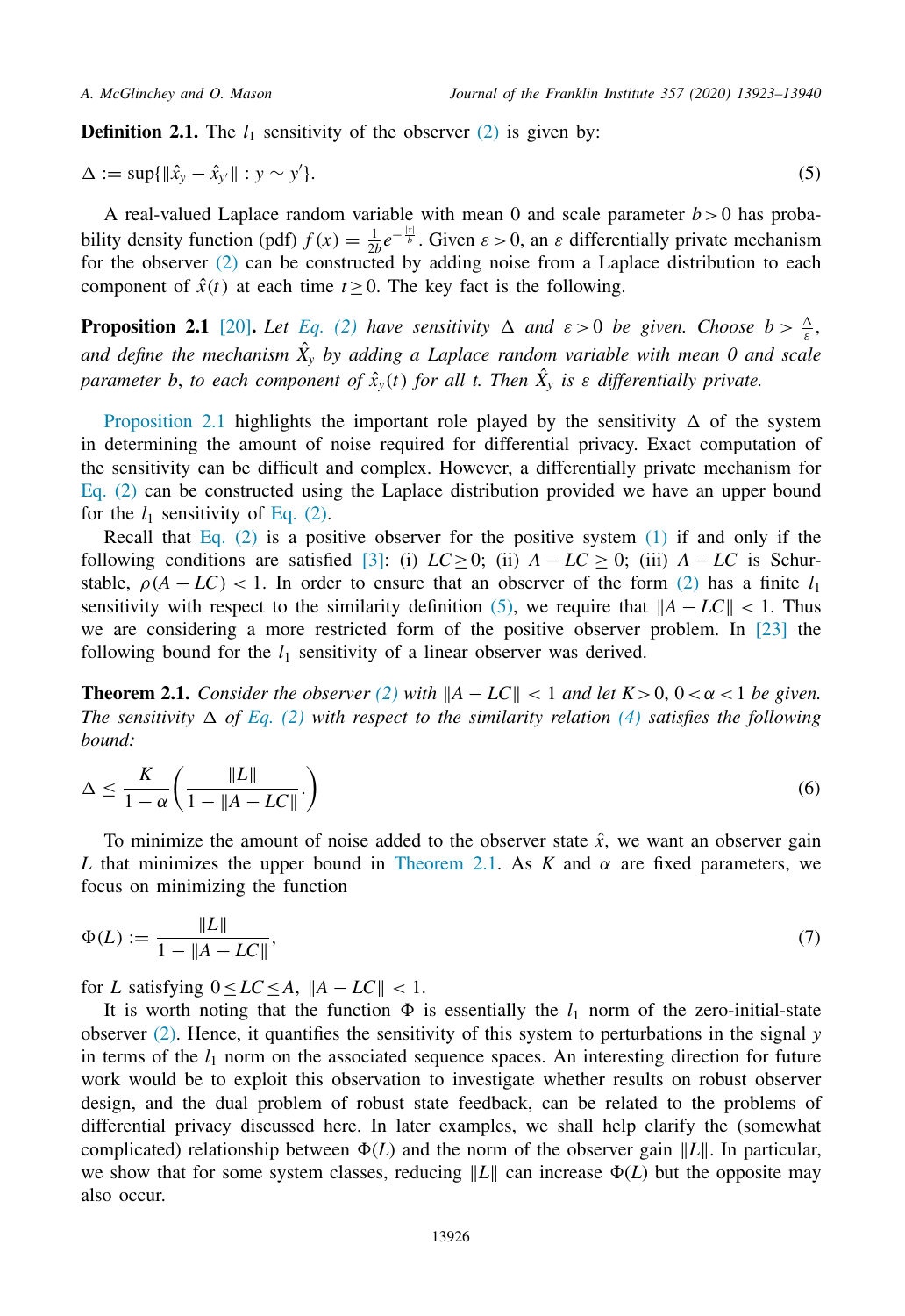### <span id="page-4-0"></span>**3. Compartmental systems**

We now assume [Eq.](#page-0-0) (1) is a compartmental system and seek to minimize the function  $\Phi$ , in [Eq.](#page-0-0)  $(7)$ , over observer gain matrices L that define a positive observer for Eq.  $(1)$ . First note that if  $||A|| < 1$ , we can choose  $L = 0$  giving  $\Phi(L) = 0$ ; as this case is trivial for the problem we are studying here, we assume that  $||A|| = 1$  (remember *A* is compartmental).

### *3.1. Single output systems:*  $p = 1$

We first consider the case where  $p = 1$  so that  $C = c<sup>T</sup>$  for some nonnegative column vector *c*. Given a compartmental matrix  $A \in \mathbb{R}^{n \times n}_+$  with  $||A|| = 1$  and a column vector  $c \in \mathbb{R}^n_+$ , we say that  $(A, c)$  is a *feasible pair* if there exists some nonnegative  $l \in \mathbb{R}^n_+$  with  $||A - lc^T|| < 1$ ,  $A - lc^T \geq 0$ . Note that when  $p = 1$ , the conditions  $lc^T \geq 0$ ,  $l \geq 0$  are equivalent [\[3\].](#page-16-0) We denote the set of all such *l* by  $\mathcal{F}_{A,c}$ . We first characterize feasible pairs for the compartmental case.

**Lemma 3.1.** *Let a compartmental matrix*  $A \in \mathbb{R}_+^{n \times n}$  *with*  $||A|| = 1$ *, and*  $c \in \mathbb{R}_+^n$  *be given. Let*  $\mathcal{J} := \{j : \sum_{i=1}^{n} a_{ij} = 1\}$ . Then  $(A, c)$  is a feasible pair if and only if the following conditions *are satisfied.*

- (i)  $\mathcal{J} \subseteq \text{supp}(c)$ .
- (ii) *There exists some i with*  $1 \le i \le n$  *such that*  $a_{ii} > 0$  *for all*  $j \in \text{supp}(c)$ *.*

**Proof.** First assume that (i) and (ii) hold. Choose some *k* such that  $a_{ki} > 0$  for all  $j \in \text{supp}(c)$ and set  $x = \min\{\frac{a_{kj}}{c_j} : j \in \text{supp}(c)\}\)$ . Clearly,  $x > 0$ . Now define  $l \in \mathbb{R}^n_+$  by

$$
l_i = \begin{cases} x & i = k \\ 0 & i \neq k. \end{cases} \tag{8}
$$

It follows immediately that for  $i \neq k$ ,  $a_{ij} - l_i c_j = a_{ij} \geq 0$  for all *j*. Moreover, for  $i = k$ ,  $a_{kj}$  $l_k c_j = a_{kj} \geq 0$  for  $j \notin \text{supp}(c)$ . For  $j \in \text{supp}(c)$ , the definition of *x* implies that  $a_{kj} - l_k c_j = 0$ *a<sub>k j</sub>* − *xc<sub>j</sub>* ≥ 0 and so *A* − *lc<sup>T</sup>* ≥ 0. Furthermore, *x* > 0 and  $\mathcal{J} \subseteq \text{supp}(c)$ ; these conditions imply that for  $j \in \mathcal{J}$ ,

$$
\sum_{i=1}^{n} (a_{ij} - l_i c_j) = \left(\sum_{i=1}^{n} a_{ij}\right) - x c_j = 1 - x c_j < 1.
$$

From the definition of J, we conclude that  $||A - lc^T|| < 1$  and hence  $(A, c)$  is a feasible pair.

Conversely, assume that (*A*, *c*) is a feasible pair and let  $l \ge 0$  be such that  $A - lc^T \ge 0$ and  $||A - lc<sup>T</sup>|| < 1$ . As  $||A|| = 1$ , it follows that  $\mathcal J$  is non-empty and that  $l \neq 0$ . Let  $j \in \mathcal J$  be given. Then  $\sum_{i=1}^{n} a_{ij} = 1$  and, as  $||A - lc^{T}|| < 1$ , we must have  $\sum_{i=1}^{n} (a_{ij} - l_i c_j) < 1$ . This implies that  $c_j > 0$  and hence  $j \in \text{supp}(c)$ . This proves (i). As  $l \neq 0$ , we can choose some *i* with *l<sub>i</sub>* > 0. Then as  $a_{ij} - l_i c_j \ge 0$  for all *i*, *j* we must have  $a_{ij} > 0$  for all *j*∈supp(*c*). This proves (ii) and completes the proof of the Lemma.  $\Box$ 

When  $p = 1$ , the gain matrix *L* is simply a column vector  $l \in \mathbb{R}^n_+$ ; hence, for this subsection we slightly alter our notation for for the function  $\Phi$  in [Eq.](#page-3-0) (7) and write  $\Phi$ (*l*) for *l* in  $\mathcal{F}_{A,c}$ .

In our next result, we give an explicit analytic characterisation of this minimum value of  $\Phi(l)$  for  $l \in \mathcal{F}_{A,c}$ .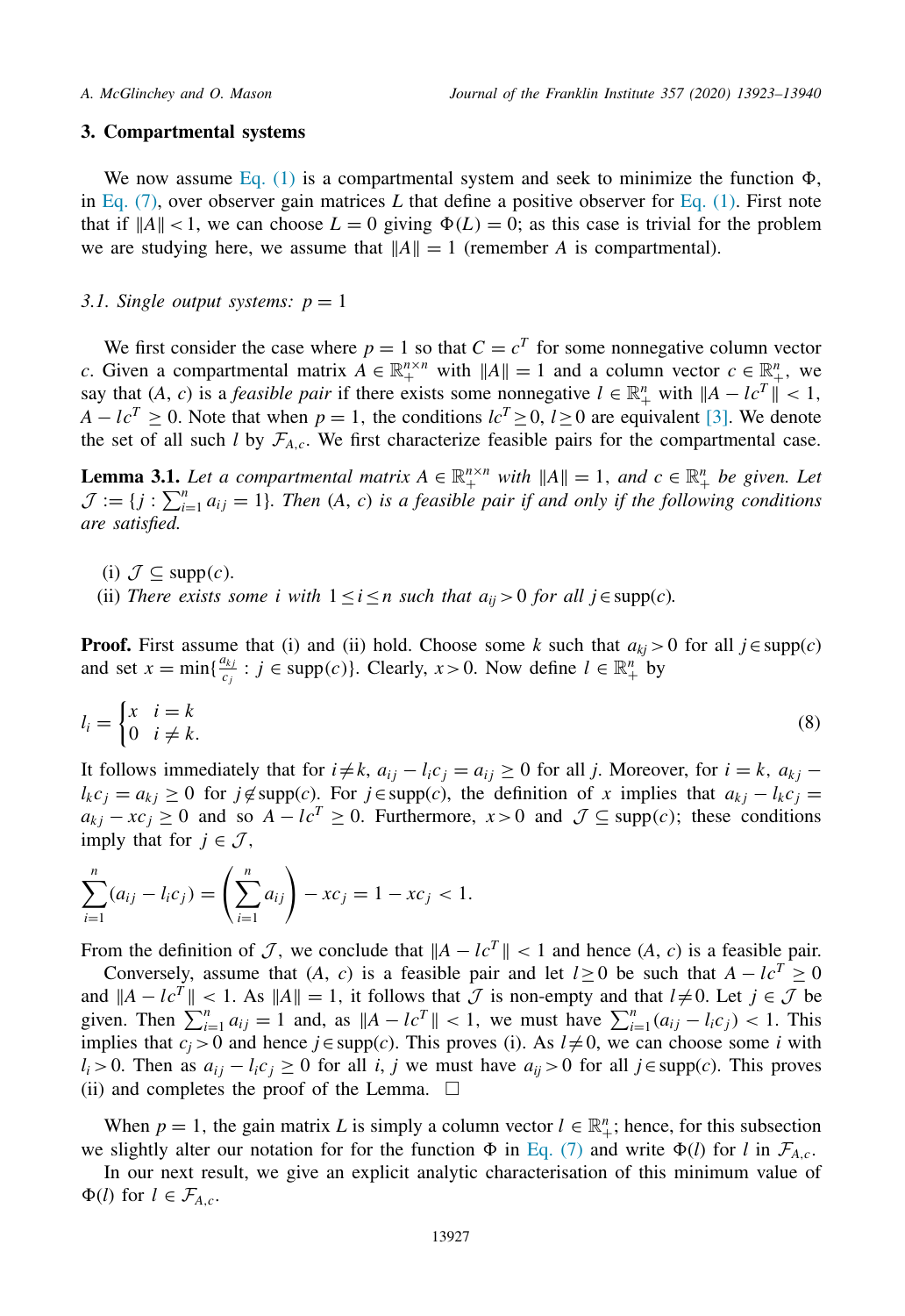<span id="page-5-0"></span>**Theorem 3.1.** *Let a compartmental matrix*  $A \in \mathbb{R}^{n \times n}_+$  *with*  $||A|| = 1$ *, and*  $c \in \mathbb{R}^n_+$  *be given* such that the set  $\mathcal{F}_{A,c}$  is non-empty. Let  $\mathcal{J} := \{j : \sum_{i=1}^n a_{ij} = 1\}$ . There exists  $\hat{l} \in \mathcal{F}_{A,c}$  such *that*

$$
\Phi(l) \ge \Phi(\hat{l}) = \frac{1}{\min_{j \in \mathcal{J}} c_j}.
$$
\n(9)

**Proof.** We first note that for any  $l \in \mathcal{F}_{A,c}$ ,

$$
||A - lc^{T}|| = \max_{1 \leq j \leq n} \sum_{i=1}^{n} (a_{ij} - l_{i}c_{j}) = \max_{1 \leq j \leq n} \left[ \left( \sum_{i=1}^{n} a_{ij} \right) - ||l||c_{j} \right]
$$
  

$$
\geq \max_{j \in \mathcal{J}} \left[ \left( \sum_{i=1}^{n} a_{ij} \right) - ||l||c_{j} \right] = 1 - ||l|| \min_{j \in \mathcal{J}} c_{j}.
$$

This implies that  $1 - ||A - lc^T|| \le ||I|| \min_{i \in J} c_i$  and hence that

$$
\Phi(l) \ge \frac{1}{\min_{j \in \mathcal{J}} c_j}.
$$

Thus to complete the proof, we need to show that there exists some  $\hat{l}$  in  $\mathcal{F}_{A,c}$  with  $\Phi(\hat{l}) =$  $\frac{1}{\min_{j\in\mathcal{J}} c_j}$ .

Denote by  $\mathcal{J}^c$  the set  $\{1, \ldots, n\} \setminus \mathcal{J}$  and, for each  $k \in \mathcal{J}^c$ , let  $\alpha_k = \sum_{i=1}^n a_{ik}$  denote the corresponding column sum. Let  $j_0$  be any index such that  $c_{j_0} = \min\{c_j : j \in \mathcal{J}\}\$ and let

$$
M = \min\bigg\{\frac{1-\alpha_k}{c_{j_0}-c_k}:k\in\mathcal{J}^c,c_k
$$

Then as  $\alpha_k < 1$  for all  $k \in \mathcal{J}^c$ ,  $M > 0$ . By assumption,  $\mathcal{F}_{A,c}$  is non-empty. Thus, by [Lemma](#page-4-0) 3.1,  $\mathcal{J} \subseteq \text{supp}(c)$  and we can choose some  $i_0$  such that  $a_{i_0j} > 0$  for all  $j \in \text{supp}(c)$ . Define the vector  $\hat{l} \in \mathbb{R}_+^n$  by:

$$
\hat{l}_i = \begin{cases} 0 & i \neq i_0 \\ \min\left(\{M\} \cup \{\frac{a_{i_0 j}}{c_j} : j \in \text{supp}(c)\}\right) & i = i_0. \end{cases}
$$

We note the following readily verifiable facts.

- (i)  $\hat{l} \geq 0$ ;  $\|\hat{l}\| \leq M$ .
- (ii)  $a_{ij} \hat{i}_{i}c_{j} \ge 0$  for all  $1 \le i, j \le n$ .
- (iii)  $\sum_{i=1}^{n} (a_{ij} \hat{l}_i c_j) < 1$  for  $1 \leq j \leq n$ . This follows from the facts that *A* is compartmental,  $\hat{l} \neq 0$ , and  $\mathcal{J} \subseteq \text{supp}(c)$ .

To finish the proof, we will show that for  $\hat{l}$  constructed above,  $||A - \hat{l}c^T|| = \frac{1}{c_{j_0}}$ . First note  $\mathbf 0$ that for any  $k \in \mathcal{J}$ , by the choice of  $j_0$ ,  $1 - ||\hat{l}||c_{i_0} \geq 1 - ||\hat{l}||c_k$ .

Now consider  $k \in \mathcal{J}^c$ . Then  $\alpha_k < 1$  so if  $c_k \ge c_{j_0}$ ,  $1 - ||\hat{l}||c_{j_0} > \alpha_k - ||\hat{l}||c_k$ . Finally, if  $k \in \mathcal{J}^c$ , and  $c_k < c_{j_0}$ ,

$$
\|\hat{I}\| \le M \Rightarrow \|\hat{I}\| \le \frac{1 - \alpha_k}{c_{j_0} - c_k}
$$

$$
\Rightarrow \alpha_k - \|\hat{I}\|c_k \le 1 - \|\hat{I}\|c_{j_0}.
$$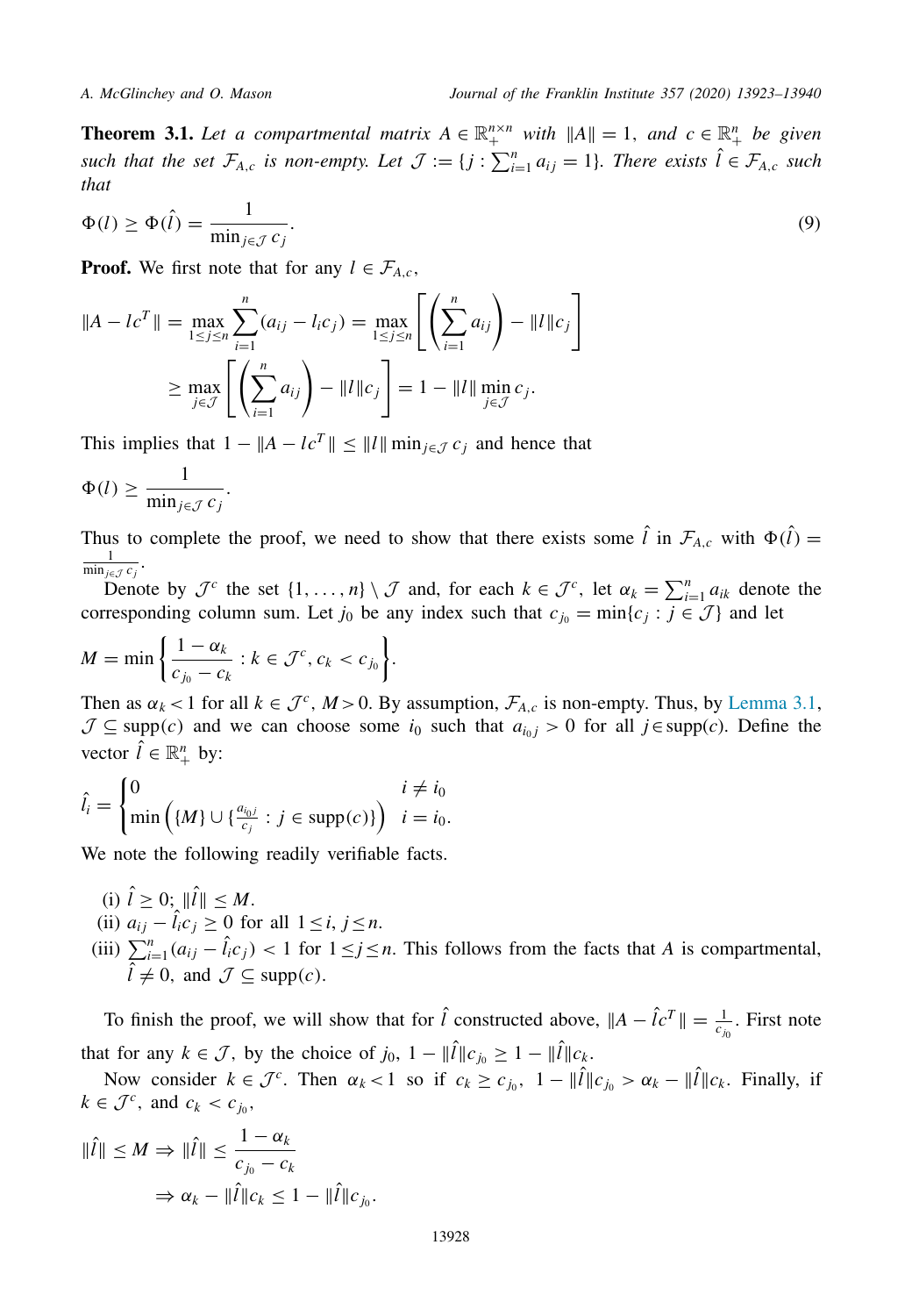<span id="page-6-0"></span>Putting the previous calculations together, we see that

$$
||A - \hat{I}c^T|| = \max_{1 \le j \le n} \sum_{i=1}^n a_{ij} - ||\hat{I}||c_j = 1 - ||\hat{I}||c_{j_0}.
$$

It now follows immediately that

$$
\Phi(\hat{l}) = \frac{1}{c_{j_0}} = \frac{1}{\min_{j \in \mathcal{J}} c_j},
$$

which completes the proof.  $\square$ 

*Constructing the optimal*  $\hat{l}$ : It is relatively straightforward to construct the optimal observer gain by following the steps in the proof of [Theorem](#page-5-0) 3.1.

- 1. First find the minimum value of the entries of c corresponding to indices in  $\mathcal{J}$ ; choose one such entry  $c_{j_0}$ .
- 2. Compute *M* which is the minimum of the quotients  $(1 \alpha_k)/(c_{j_0} c_k)$  over indices *k* in  $\mathcal{J}^c$  for which the denominator is positive. If no such index exists, set  $M = \infty$ .
- 3. Choose a row *i*<sub>0</sub> of *A* with  $a_{i_0j} > 0$  for all *j* with  $c_j > 0$  and set  $b = \min\{\frac{a_{i_0j}}{c_j} : c_j > 0\}$ .
- 4. Finally, define  $\hat{l}$  by setting its  $i_0$ th entry equal to the minimum of *b* and *M* and all other entries zero.

**Example 3.1.** Let

$$
A = \begin{pmatrix} 1/3 & 0 & 1/2 \\ 0 & 1/2 & 1/4 \\ 1/3 & 0 & 1/4 \end{pmatrix}, \quad c^T = \begin{pmatrix} 0 & 1 & 3/4 \end{pmatrix}.
$$

Clearly this is a feasible pair and  $\mathcal{J} = \{3\}$  so  $c_{i_0} = c_3 = 3/4$ . Next we compute *M* which is given by  $(1/3)/(3/4) = 4/9$ . Clearly,  $i_0 = 2$  and  $b = 1/3$ . Putting this together we see that  $\hat{l} = (0, 1/3, 0)^T$  and it can be easily verified that  $\Phi(\hat{l}) = \frac{4}{3}$  which is the optimal value established in [Theorem](#page-5-0) 3.1.

**Remark:** [Theorem](#page-5-0) 3.1 gives an explicit, analytic expression for the minimum of the sensitivity bound for a single-output compartmental system:  $\frac{K}{(1-\alpha)\min_{j\in J}c_j}$ . Further, it provides a constructive way of obtaining the gain vector  $\hat{l}$  that achieves this minimum.

### *3.2. Extension to multiple output systems*  $(p \geq 2)$

We next consider the more general case where  $p \geq 2$ . Given a compartmental matrix  $A \in$  $\mathbb{R}^{n \times n}_+$  with  $||A|| = 1$  and  $C \in \mathbb{R}^{n \times n}_+$ , if there exists some *L* satisfying

$$
0 \le LC \le A; \quad \|A - LC\| < 1,\tag{10}
$$

we say that  $(A, C)$  is a feasible pair and denote the set of all such *L* by  $\mathcal{F}_{A,C}$ . We wish to minimize the function  $\Phi(L)$  given by [Eq.](#page-3-0) (7) over  $L \in \mathcal{F}_{A,C}$ .

[Lemma](#page-4-0) 3.1 was important for our construction of the optimal observer gain vector *l* in [Theorem](#page-5-0) 3.1. It is tempting to conjecture the following natural generalisation of this result. For 1≤*k*≤*p*, let  $c^{(k)}$  denote the *k*th row of *C*. As above, let *J* denote the set {*j* :  $\sum_{i=1}^{n} a_{ij} = 1$ }. A natural conjecture generalising [Lemma](#page-4-0) 3.1 is that (*A*, *C*) is a feasible pair if and only if the following two conditions are satisfied.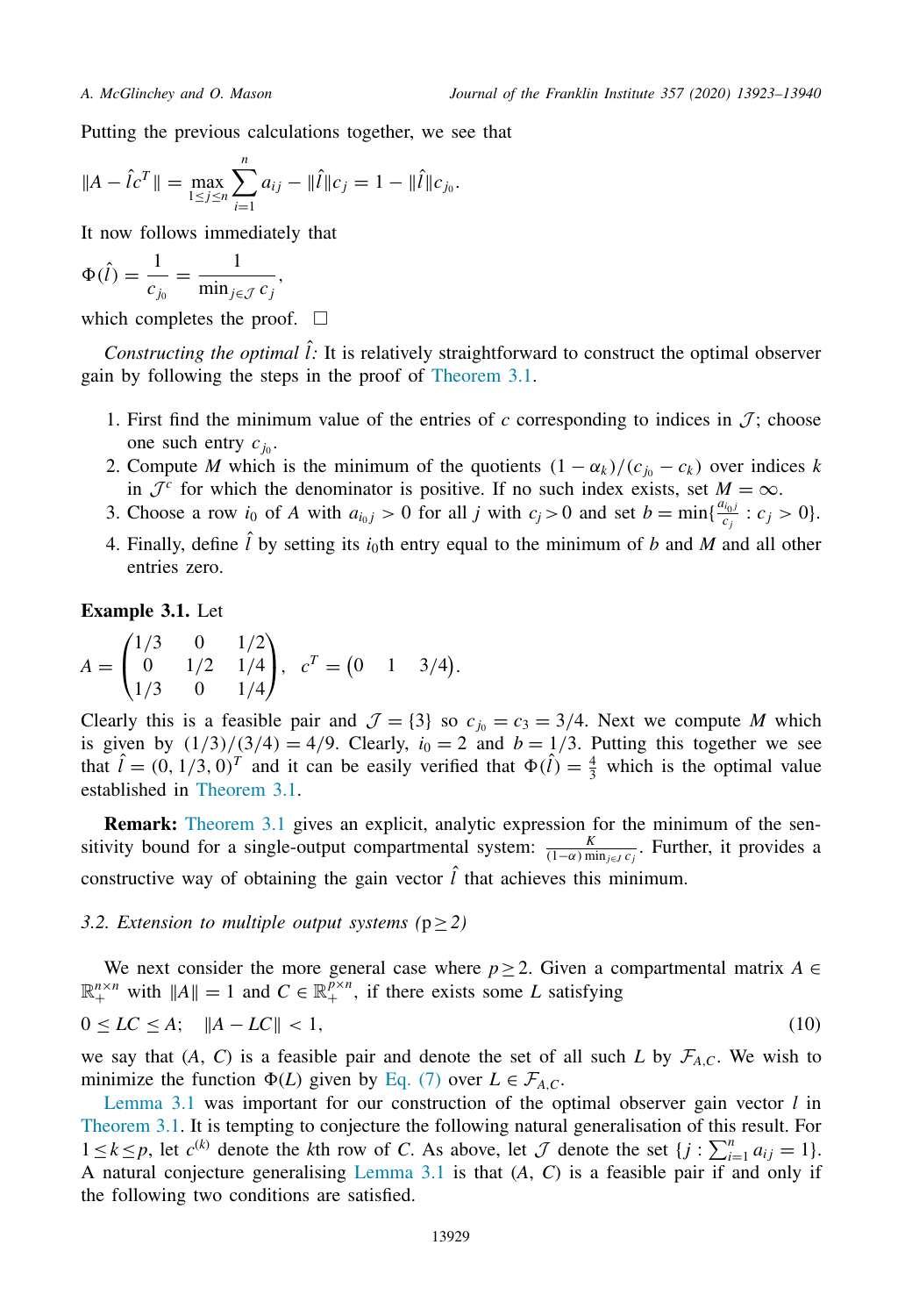<span id="page-7-0"></span>(F1)  $\mathcal{J} \subseteq \bigcup_{k=1}^{p} \text{supp}(c^{(k)})$ . (F2) For each *k* in  $\{1, \ldots, p\}$ , there exists some  $i_k$  such that  $a_{i_k, j} > 0$  for all  $j \in \text{supp}(c^{(k)})$ .

Unfortunately, this conjecture is not true as is shown by the following example.

**Example 3.2.** Consider the matrices:

$$
A = \begin{pmatrix} 2/3 & 0 & 0 \\ 0 & 1/2 & 3/4 \\ 1/3 & 0 & 0 \end{pmatrix}, \quad C = \begin{pmatrix} 1 & 0 & 0 \\ 1 & 0 & 1 \end{pmatrix}.
$$

Then clearly *A* is compartmental and  $||A|| = 1$ . Moreover,  $(A, C)$  is feasible as the matrix

$$
L = \begin{pmatrix} 1/3 & 0 \\ 0 & 0 \\ 0 & 0 \end{pmatrix}
$$

clearly satisfies Eq. [\(10\).](#page-6-0) However, while it is true that  $\mathcal{J} \subseteq \bigcup_{k=1}^p \text{supp}(c^{(k)})$ , there is no *i<sub>k</sub>* satisfying condition (F2) for  $k = 2$ .

We will revisit the previous example after our next result which extends [Theorem](#page-5-0) 3.1 to multiple output compartmental systems satisfying conditions (F1) and (F2) above.

**Theorem 3.2.** *Let a compartmental*  $A \in \mathbb{R}_+^{n \times n}$  *with*  $||A|| = 1$  *and*  $C \in \mathbb{R}_+^{p \times n}$  *with*  $p \ge 2$  *be given. Assume that the pair*  $(A, C)$  *satisfies conditions*  $(F1)$ *,*  $(F2)$  *above.* Let  $\mathcal{J} = \{j : \sum_{i=1}^{n} a_{ij} = 1\}$ and for  $1 \le j \le n$ , let  $\gamma_j = \sum_{i=1}^p c_{ij}$ . Then the pair (A, C) is feasible and moreover there exists  $\hat{L} \in \mathcal{F}_{A,C}$  *such that for all L in*  $\mathcal{F}_{A,C}$ *:* 

$$
\Phi(L) \ge \Phi(\hat{L}) = \frac{1}{\min_{j \in \mathcal{J}} \gamma_j},\tag{11}
$$

*where*  $\Phi$  *is given by [Eq.](#page-3-0)* (7).

**Proof.** Let  $L \in \mathcal{F}_{A,C}$  be given. Then, as  $A - LC \geq 0$ :

$$
||A - LC|| = \max_{1 \le j \le n} \sum_{i=1}^{n} [A - LC]_{ij}
$$
  
= 
$$
\max_{1 \le j \le n} \left( \sum_{i=1}^{n} a_{ij} - \sum_{i=1}^{n} [LC]_{ij} \right)
$$
  

$$
\ge \max_{j \in \mathcal{J}} \left( \sum_{i=1}^{n} a_{ij} - \sum_{i=1}^{n} [LC]_{ij} \right).
$$
 (12)

Note that while we are not assuming  $L \ge 0$  here, we do have  $C \ge 0$  and hence for  $1 \le i, j \le n$ :

$$
[LC]_{ij} = \sum_{k=1}^p l_{ik} c_{kj} \leq \sum_{k=1}^p |l_{ik}| c_{kj}.
$$

It follows that for any  $j \in \mathcal{J}$ :

$$
\sum_{i=1}^n [LC]_{ij} \leq \sum_{i=1}^n \sum_{k=1}^p |l_{ik}|c_{kj} = \sum_{k=1}^p (\sum_{i=1}^n |l_{ik}|)c_{kj} \leq ||L|| \sum_{k=1}^p c_{kj} = ||L|| \gamma_j.
$$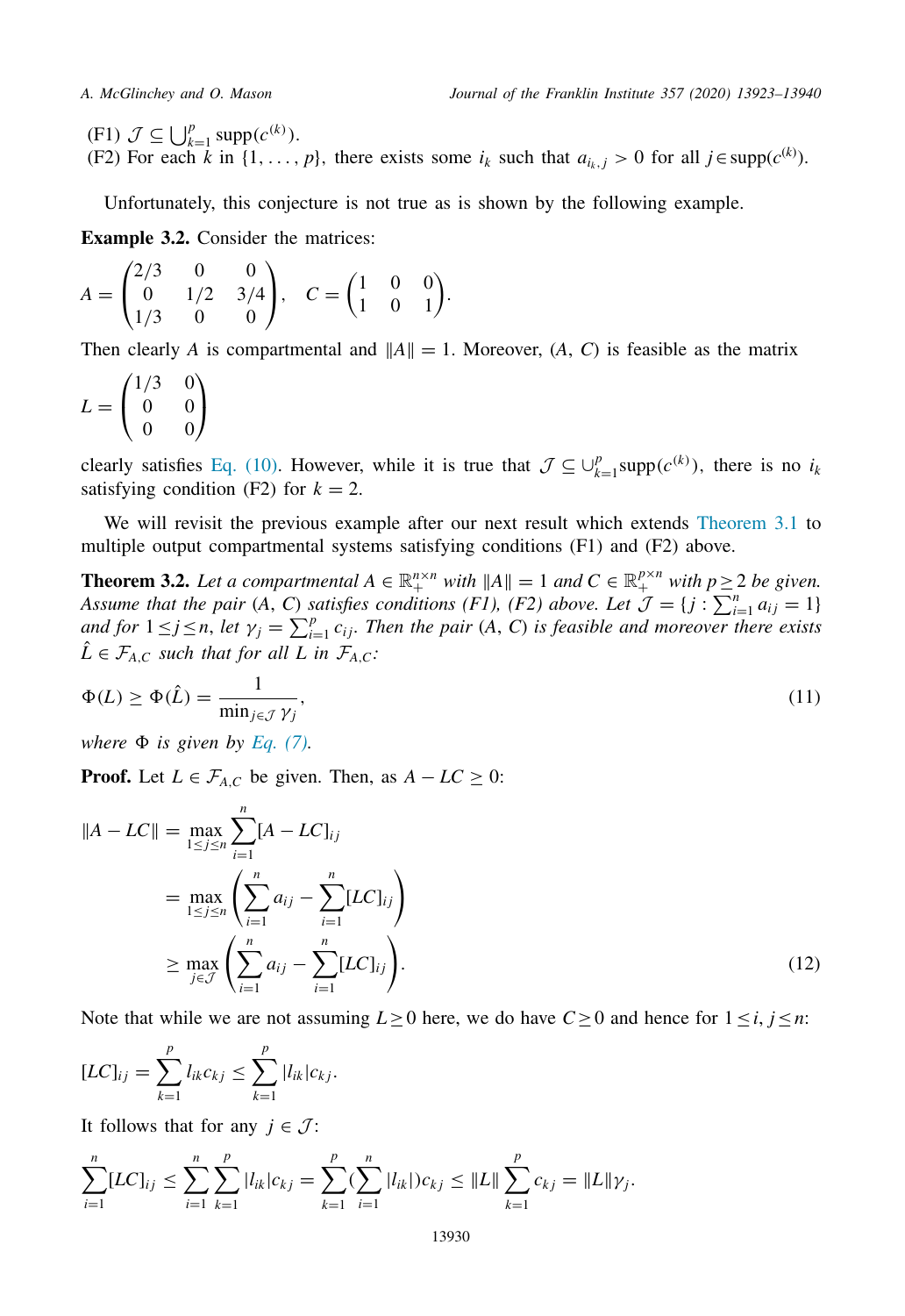Combining this with Eq.  $(12)$ , we see that

$$
||A - LC|| \ge \max_{j \in \mathcal{J}} (1 - ||L||\gamma_j) = 1 - ||L|| \min_{j \in \mathcal{J}} \gamma_j.
$$
\n
$$
(13)
$$

It now follows immediately that for any  $L \in \mathcal{F}_{A,C}$ :

$$
\Phi(L) = \frac{\|L\|}{1 - \|A - LC\|} \ge \frac{1}{\min_{j \in \mathcal{J}} \gamma_j}.
$$

It remains for us to show that there exists some  $\hat{L}$  in  $\mathcal{F}_{A,C}$  such that  $\Phi(\hat{L})$  attains this lower bound.

To begin, write  $\mathcal{J}^c$  for the complement of  $\mathcal{J}, \mathcal{J}^c = \{1, \ldots, n\} \setminus \mathcal{J}$ . Also, for  $1 \leq j \leq n$ , let  $\alpha_j = \sum_{i=1}^n a_{ij}$ ; thus  $\alpha_j < 1$  for all  $j \in \mathcal{J}^c$ . It is easy to see that by choosing  $x > 0$  sufficiently small, we can ensure that

$$
1 - (\min_{j \in \mathcal{J}} \gamma_j) x > \alpha_k - \gamma_k x, \ \ \forall k \in \mathcal{J}^c.
$$
 (14)

Now, assumption (F2) implies that for  $1 \leq k \leq p$ , there is some (not necessarily unique)  $i_k$ in  $\{1, \ldots n\}$  such that  $a_{i,j} > 0$  for all *j* with  $c_{ki} > 0$ . We use this fact to construct  $\hat{L}$ .

First, choose  $i_1$  such that  $c_{1j} > 0$  implies  $a_{i_1j} > 0$ . Then, for some  $x > 0$  (to be determined later) set  $\hat{l}_{i_1} = x$ ,  $\hat{l}_{s_1} = 0$  for  $s \neq i_1$ . Repeat this, choosing  $i_k$  for  $k = 2, 3, \ldots, p$  and in each case setting  $\hat{l}_{i,k} = x$  and  $\hat{l}_{sk} = 0$  otherwise. Note that all of the  $i_k$  selected need not necessarily be distinct. However, it can be seen from the construction of  $\hat{L}$  that:

- (i) each column of  $\hat{L}$  has exactly one non-zero entry which is equal to *x*;
- (ii)  $l_{sq} > 0$ ,  $c_{qi} > 0$  implies that  $a_{sj} > 0$  (as in this case  $s = i_q$ ).

From (i), it follows that  $\sum_{i=1}^{n} \hat{l}_{ij} = x$  for  $1 \leq j \leq p$  and that  $\|\hat{L}\| = x$ . From point (ii), it follows that by choosing *x* sufficiently small (and positive) we can ensure that  $A - \hat{L}C \ge 0$ . Clearly as  $\hat{L} \ge 0$ ,  $\hat{L} \le 0$ . Finally, note that if  $j \in \mathcal{J}$ , there is some  $k \in \{1, ..., p\}$  such that  $c_{kj} > 0$ . Hence, by the construction of  $\hat{L}$ ,  $\hat{l}_{ik} = x > 0$ . This implies that  $\sum_{i=1}^{n} [A - \hat{L}C]_{ij} < 1$ for any such *j* and by the definition of  $\mathcal{J}$ ,  $||A - \hat{L}C|| < 1$ . Thus  $\hat{L} \in \mathcal{F}_{A,C}$ . Finally, note that

$$
||A - \hat{L}C|| = \max_{1 \le j \le n} \sum_{i=1}^{n} \left( a_{ij} - \sum_{s=1}^{p} \hat{l}_{is} c_{sj} \right) = \max_{1 \le j \le n} \left( \alpha_{j} - \sum_{i=1}^{n} \sum_{s=1}^{p} \hat{l}_{is} c_{sj} \right)
$$
  
= 
$$
\max_{1 \le j \le n} \left( \alpha_{j} - \sum_{s=1}^{p} \left( \sum_{i=1}^{n} \hat{l}_{is} \right) c_{sj} \right) = \max_{1 \le j \le n} \left( \alpha_{j} - \sum_{s=1}^{p} x c_{sj} \right)
$$
  
= 
$$
\max_{1 \le j \le n} (\alpha_{j} - x \gamma_{j}).
$$

Now, if we choose  $x > 0$  sufficiently small so that Eq. (14) holds, then we can ensure that  $\max_{1 \leq j \leq n} (\alpha_j - x\gamma_j) = 1 - x \min_{j \in \mathcal{J}} \gamma_j$ . As  $\|\mathcal{L}\| = x$  by construction, it follows that for such a choice of  $x > 0$ :

$$
\Phi(\hat{L}) = \frac{x}{x \min_{j \in \mathcal{J}} \gamma_j} = \frac{1}{\min_{j \in \mathcal{J}} \gamma_j}.
$$

This completes the proof.  $\square$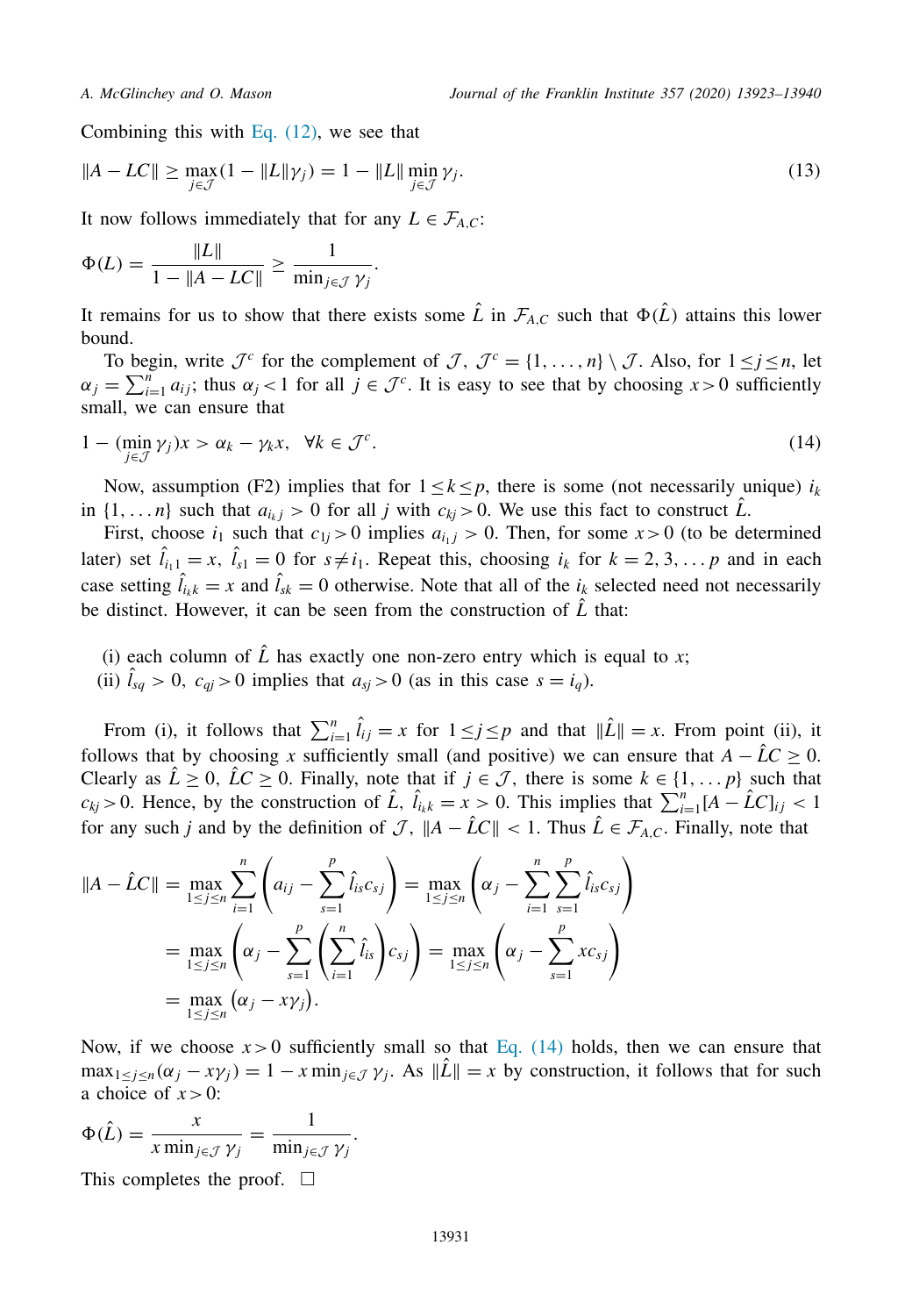### **Remarks:**

- (i) [Theorem](#page-7-0) 3.2 explicitly characterizes the minimum value of  $\Phi(L)$  for a multiple output compartmental system satisfying (F1), (F2). Further, the proof is constructive as it demonstrates how to construct an optimal observer gain matrix *L*.
- (ii) For  $p \geq 2$ , it is in general *not necessary* for the gain matrix L of a positive observer [\(10\)](#page-6-0) to be nonnegative. However the optimal *L* constructed in [Theorem](#page-7-0) 3.2 is indeed nonnegative. The problem of determining classes of positive linear systems for which there exists a nonnegative optimal observer gain is an interesting one for further research. It is certainly not going to be true for arbitrary positive systems as [\[3\]](#page-16-0) contains examples of systems [\(1\)](#page-0-0) for which there exists a positive observer with  $LC \geq 0$  but *no positive observer with*  $L \geq 0$ .

*Constructing an optimal observer gain*  $\hat{L}$ : It is possible to construct an optimal gain  $\hat{L}$  for a system satisfying (F1), (F2) in the following way.

- 1. Set  $\Gamma_1 = \min_{j \in \mathcal{J}} \gamma_j$ .
- 2. Choose  $b_1 = \min\{\frac{1-\alpha_k}{\Gamma_1-\gamma_k}: k \in \mathcal{J}^c, \Gamma_1-\gamma_k > 0\}$ . If the set is empty, set  $b_1 = \infty$ .
- 3.  $k = 1$ : First choose  $i_1$  so that  $c_{1j} > 0 \Rightarrow a_{i_1j} > 0$  (this is possible by (F2)). Define the first column of *L* by setting  $l_{i_11} = b_1$  and all other entries zero.
- 4.  $k = 2, \ldots, p$ : Repeat the previous step, choosing a corresponding  $i_k$  for  $k \in \{2, \ldots, p\}$ . 5. Form the product *LC*.
- 6. Find the minimum value  $b_2$  of  $\frac{a_{ij}}{[LC]_{ij}}$  over pairs  $(i, j)$  with  $[LC]_{ij} > 0$ .
- 7. Choose any  $x > 0$  that is less than min  $\{b_1, b_2\}$ . The matrix  $\hat{L} = xL$  is optimal.

**Example 3.3.** Let

$$
A = \begin{pmatrix} 1/2 & 0 & 1/4 & 0 \\ 0 & 1/3 & 1/4 & 1/3 \\ 1/3 & 1/4 & 0 & 1/4 \\ 1/6 & 0 & 1/2 & 0 \end{pmatrix}, C = \begin{pmatrix} 0 & 1/2 & 1 & 0 \\ 1 & 1/4 & 0 & 1/3 \end{pmatrix}.
$$

It is straightforward to see that (F1) and (F2) are satisfied and  $\mathcal{J} = \{1, 3\}$  so the optimal observer sensitivity is given by 1. Following the algorithm steps to construct  $\hat{L}$ ,  $\Gamma_1 = 1$  and  $b_1 = \min\{4/3, 5/8\} = 5/8$ . Next we note that  $i_1 = 2$ ,  $i_2 = 3$  so

$$
L = \begin{pmatrix} 0 & 0 \\ 5/8 & 0 \\ 0 & 5/8 \\ 0 & 0 \end{pmatrix}, \quad LC = \begin{pmatrix} 0 & 0 & 0 & 0 \\ 0 & 5/16 & 5/8 & 0 \\ 5/8 & 5/32 & 0 & 5/24 \\ 0 & 0 & 0 & 0 \end{pmatrix}.
$$

A simple calculation shows that  $b_2 = 2/5$  so we can (for example) choose  $x = 1/5$  to give

$$
\hat{L} = \begin{pmatrix} 0 & 0 \\ 1/8 & 0 \\ 0 & 1/8 \\ 0 & 0 \end{pmatrix}.
$$

Our next example shows that the conclusion of [Theorem](#page-7-0) 3.2 does not necessarily hold without the assumptions (F1), (F2) on the matrix pair (*A*, *C*).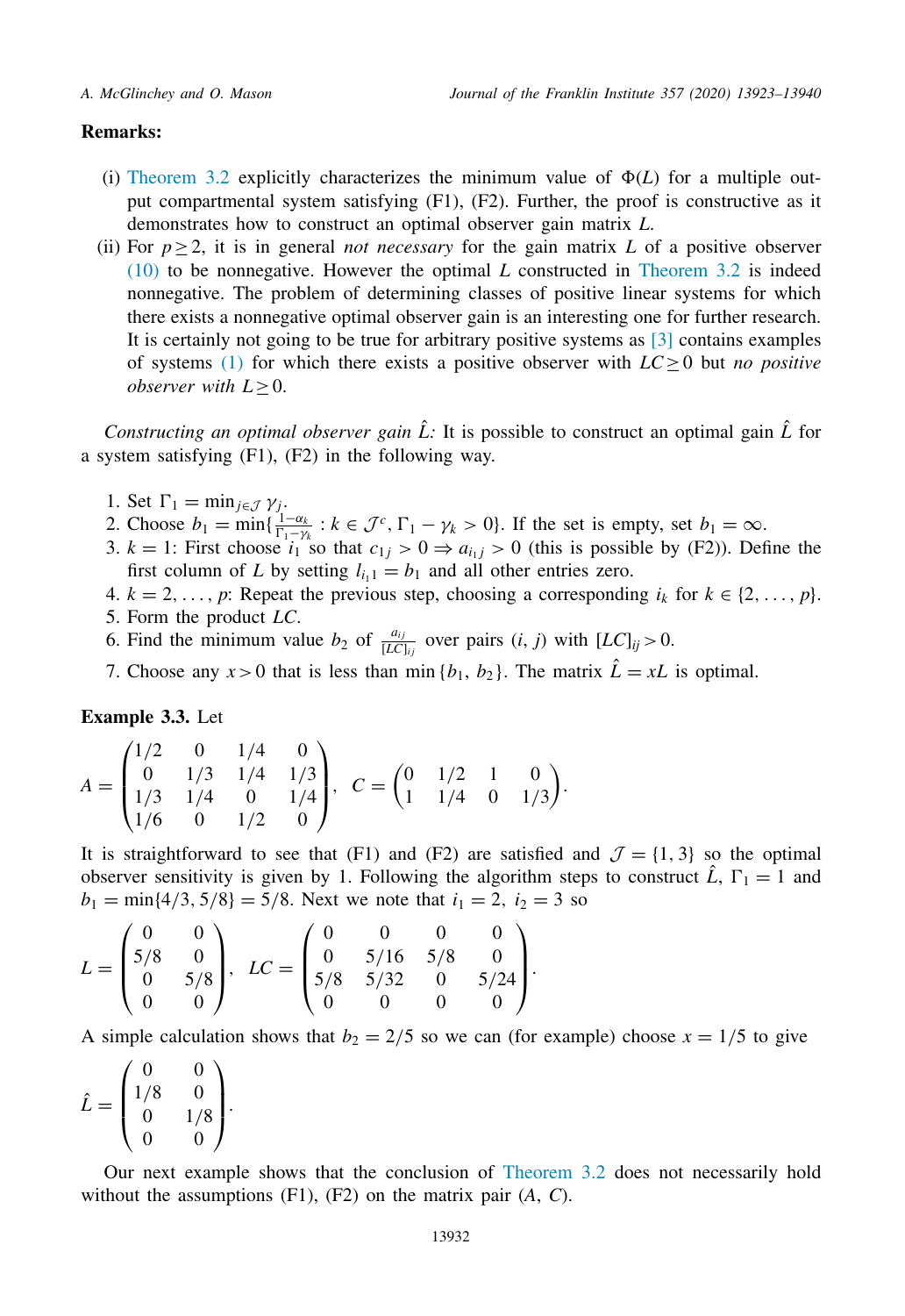<span id="page-10-0"></span>**Example 3.4.** Consider again the matrices *A*, *C* given in [Example](#page-7-0) 3.2. We saw earlier that the pair (*A*, *C*), while feasible, does not satisfy condition (F2). Now suppose that  $L \in \mathbb{R}^{3 \times 2}$ is such that  $LC > 0$  and  $A - LC > 0$ . A direct calculation shows that

$$
LC = \begin{pmatrix} l_{11} + l_{12} & 0 & l_{12} \\ l_{21} + l_{22} & 0 & l_{22} \\ l_{31} + l_{32} & 0 & l_{32} \end{pmatrix}.
$$

The conditions  $LC \geq 0$ ,  $A - LC \geq 0$  now imply that

$$
l_{12} = l_{32} = 0;
$$
  $l_{22} \ge 0;$   $l_{21} = -l_{22}.$ 

Thus

$$
L = \begin{pmatrix} l_{11} & 0 \\ -l_{22} & l_{22} \\ l_{31} & 0 \end{pmatrix}, A - LC = \begin{pmatrix} 2/3 - l_{11} & 0 & 0 \\ 0 & 1/2 & 3/4 - l_{22} \\ 1/3 - l_{31} & 0 & 0 \end{pmatrix}.
$$

It now follows that  $||L|| = l_{11} + l_{22} + l_{31}$  and that  $||A - LC|| \ge 1 - (l_{11} + l_{31}) \ge 1 - ||L||$ . This implies that

$$
\frac{\|L\|}{1 - \|A - LC\|} \ge 1.
$$

Thus, for any *L* with  $0 \le LC \le A$ , we must have  $\Phi(L) \ge 1$ . However, for this pair (*A*, *C*),  $\mathcal{J} = \{1\}$  and min<sub>j∈J</sub>  $\gamma$ <sub>j</sub> = 2. Thus in this case, there exists no *L* in  $\mathcal{F}_{A,C}$  with

$$
\Phi(L) = \frac{1}{\min_{j \in \mathcal{J}} \gamma_j} = \frac{1}{2}.
$$

### **4. Trade-offs for** *l***<sup>1</sup> sensitivity**

When designing an observer  $(2)$ , the speed of convergence to the true state, as determined by  $||A - LC||$ , is an important consideration. In general, there will be a conflict or trade-off between obtaining the lowest possible value for the sensitivity bound (or equivalently the function  $\Phi$ ) and minimising the norm  $\|A - LC\|$ . In this section, we consider this trade-off for a general positive LTI system, not necessarily compartmental, with a single output.

Consider the system [\(1\),](#page-0-0) where *A* is a nonnegative matrix, not necessarily compartmental, and *C* is a (non-zero) nonnegative row vector, which we will write as  $c^T$  for some  $c \in \mathbb{R}^n_+ \setminus \{0\}$ . Thus, we adopt the notation of [Section](#page-4-0) 3.1 and consider the interplay between the objective functions  $||A - lc^T||$  and  $\Phi(l)$  where  $l \in \mathbb{R}^n_+$  is constrained to lie in the feasibility region  $\mathcal{F}_{A,c}$ . Formally, we will address the following question in detail.

**Problem 4.1.** Given  $A \in \mathbb{R}_+^{n \times n}$ ,  $c \in \mathbb{R}_+^n$  and  $\eta \in [0, 1)$ , find the minimum value of  $\Phi(l)$  subject to

$$
l \ge 0; \ \ A - lc^{T} \ge 0; \ \ \|A - lc^{T}\| = \eta. \tag{15}
$$

We first characterise the possible values of  $\eta = \|A - lc^T\|$  for *l* satisfying the first two conditions of Eq. (15).

**Lemma 4.1.** Let  $A \in \mathbb{R}^{n \times n}_+$ ,  $c \in \mathbb{R}^n_+$  be given and suppose that  $l \in \mathbb{R}^n_+$  is such that  $A - lc^T \ge$ 0*. Define the vector*  $\hat{l}$  *for*  $1 \leq i \leq n$  *by* 

$$
\hat{l}_i = \min_{k \in \text{supp}(c)} \frac{a_{ik}}{c_k}.\tag{16}
$$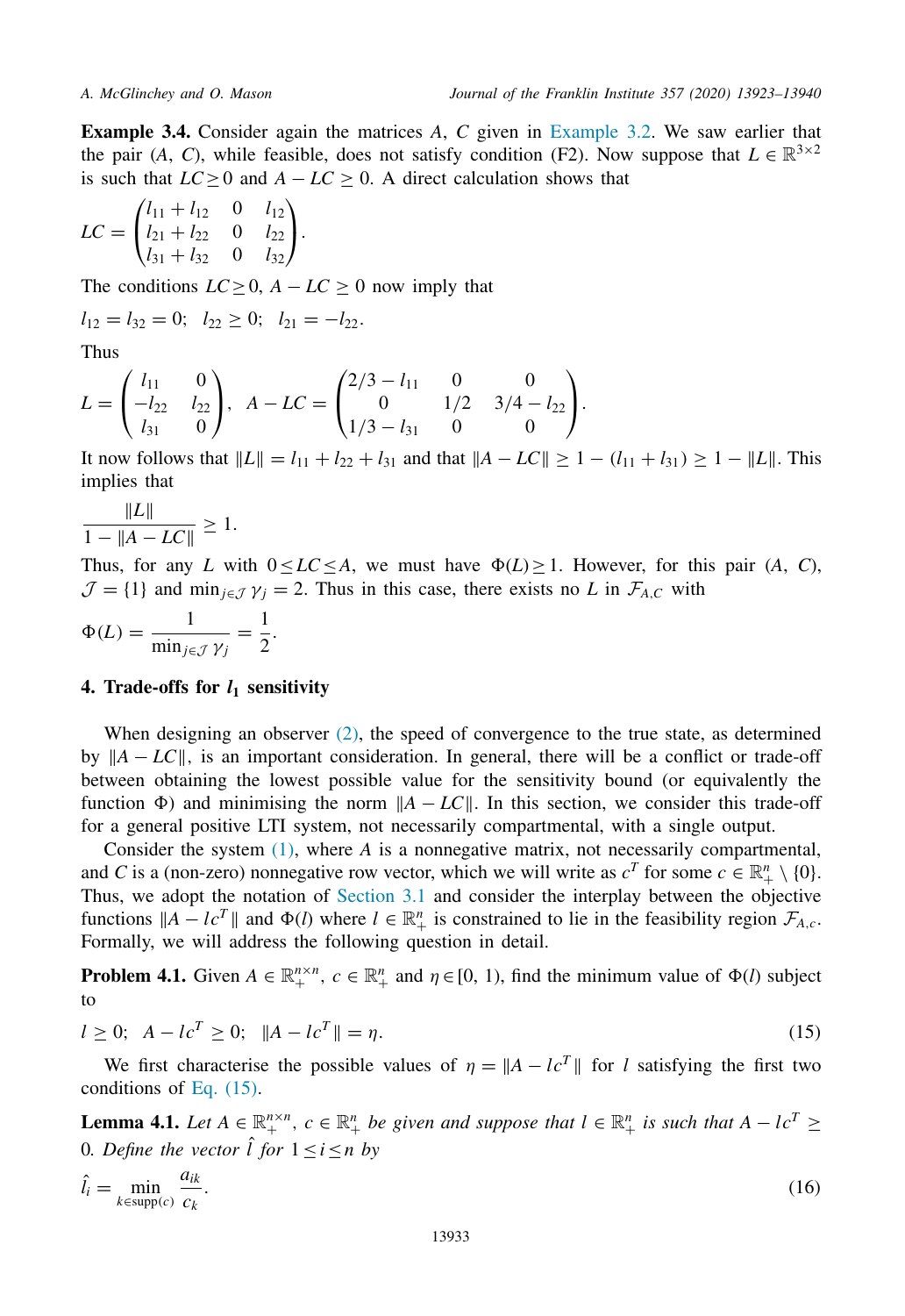<span id="page-11-0"></span>*Then*

$$
||A - \hat{l}c^T|| \le ||A - lc^T|| \le ||A|| \tag{17}
$$

**Proof.** As  $A - lc^T \ge 0$  and  $l \ge 0$ , it follows that for all  $1 \le i, j \le n$ ,  $a_{ij} - l_i c_j \ge 0$  which implies that  $l_i \leq \min_{k \in \text{supp}(c)} \frac{a_{ik}}{c_k}$  for  $1 \leq i \leq n$ . If we set  $\hat{l}_i = \min_{k \in \text{supp}(c)} \frac{a_{ik}}{c_k}$ , then  $l \leq \hat{l}$ . As  $c \geq 0$  and the  $l_1$  induced matrix norm is monotonic  $[25]$ , it follows that:

$$
A - \hat{L}c^{T} \le A - Lc^{T} \le A \Rightarrow \|A - \hat{L}c^{T}\| \le \|A - Lc^{T}\| \le \|A\|
$$

### **Remarks:**

(i) For the rest of this section, given  $A \in \mathbb{R}^{n \times n}_{+}$  and  $c \in \mathbb{R}^{n}_{+}$ , we shall use  $\eta_{min}$  and  $\eta_{max}$  to denote

$$
\eta_{min} = \|A - \hat{l}c^T\|, \quad \eta_{max} = \|A\|.
$$
\n(18)

- (ii) If  $\eta_{min} = \eta_{max}$ , then  $||A lc^T|| = ||A||$  for any *l* satisfying the first two conditions of Eq. [\(15\).](#page-10-0) There are two possibilities in this case:  $||A|| \ge 1$  in which case the problem is not feasible;  $||A|| < 1$  and  $l = 0$  gives a solution of [Problem](#page-10-0) 4.1 with  $\Phi(l) = 0$ . Thus if  $\eta_{min} = \eta_{max}$ , the problem is either infeasible or trivial, so we shall assume for the rest *of this section that*  $\eta_{min} < \eta_{max}$ ; this implies that  $\hat{l} \neq 0$ .
- (iii) Let  $A \in \mathbb{R}^{n \times n}$ ,  $c \in \mathbb{R}^{n}$ , be such that  $\eta_{min} < \eta_{max}$ . Then it is not difficult to see that for any  $\eta \in [\eta_{min}, \eta_{max}]$  there exists some  $l \in \mathbb{R}^n_+$  that satisfies Eq. [\(15\).](#page-10-0) This is essentially an application of the Intermediate Value Theorem coupled with the continuity of the norm.
- (iv) We are interested in the function  $\Phi$  as a bound for the  $l_1$  sensitivity of a linear observer [\(2\).](#page-1-0) This bound, given by [Theorem](#page-3-0) 2.1, is only valid if  $||A - lc^T|| < 1$  holds. For this reason, we will assume for the rest of this section that  $\eta_{min}$  < 1.

Given  $\eta \in [\eta_{min}, \eta_{max}]$ , we define the set  $\mathcal{F}(\eta)$  as follows:

$$
\mathcal{F}(\eta) = \{l \in \mathbb{R}_+^n : A - lc^T \ge 0, \|A - lc^T\| = \eta\}.
$$
\n(19)

In view of the remarks above,  $\mathcal{F}(\eta) \neq \{0\}$ .

Given,  $A \in \mathbb{R}_+^{n \times n}$ ,  $c \in \mathbb{R}_+^n$ , and  $\eta \in [\eta_{min}, \eta_{max}]$  we define  $M(\eta)$  as:

$$
M(\eta) = \max_{j \in \text{supp}(c)} \left( \frac{\sum_{i=1}^{n} a_{ij} - \eta}{c_j} \right)
$$
 (20)

The following lemma notes that under the assumption in point (ii),  $M(\eta)$  is nonnegative.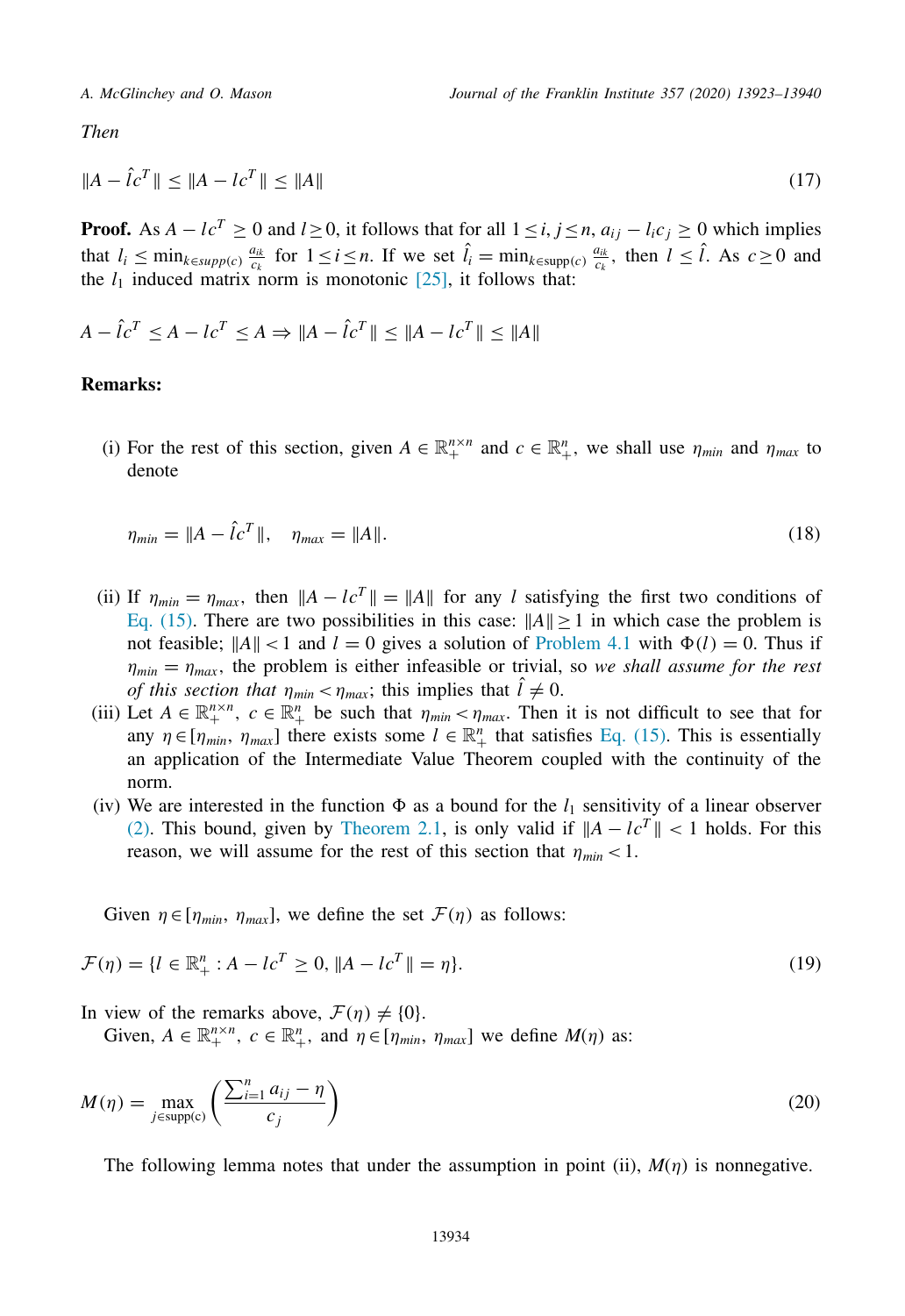<span id="page-12-0"></span>

**Lemma 4.2.** *Let*  $A \in \mathbb{R}_+^{n \times n}$ ,  $c \in \mathbb{R}_+^n \setminus \{0\}$  *be given. Assume that*  $\eta_{min} < \eta_{max}$ . Then for any  $\eta \in [\eta_{min}, \eta_{max}], M(\eta) \geq 0.$ 

**Proof.** By assumption,  $||A - \hat{L}^T|| < ||A||$ . This implies that for any *j* with  $\sum_{i=1}^n a_{ij} = ||A||$ , we must have  $c_j > 0$ . Let  $\sum_{i=1}^n a_{ik} = ||A||$  for some *k*. It follows that  $k \in \text{supp}(c)$  and that for  $\eta \in [\eta_{min}, \eta_{max}]$ :

$$
M(\eta) = \max_{j \in \text{supp}(c)} \left( \frac{\sum_{i=1}^{n} a_{ij} - \eta}{c_j} \right) \ge \frac{\sum_{i=1}^{n} a_{ik} - \eta}{c_k} = \frac{\|A\| - \eta}{c_k} \ge 0.
$$

The next result characterizes the norm of  $l \in \mathcal{F}(\eta)$  in terms of  $\eta$ .

**Lemma 4.3.** Let  $A \in \mathbb{R}_+^{n \times n}$ ,  $c \in \mathbb{R}_+^n \setminus \{0\}$  be given and assume that  $\eta_{min} < \eta_{max}$ . Let  $l \in \mathcal{F}(\eta)$ *for some*  $\eta \in [\eta_{min}, \eta_{max}]$ *. Then* 

 $||l|| \geq M(\eta).$ 

**Proof.** As  $||A - lc^T|| = \eta$ ,  $\max_j \sum_{i=1}^n (a_{ij} - l_i c_j) = \eta$  and hence, for all  $1 \le j \le n$ ,

$$
\sum_{i=1}^{n} a_{ij} - c_j \|l\| \le \eta \Rightarrow c_j \|l\| \ge \sum_{i=1}^{n} a_{ij} - \eta
$$

From the definition of  $supp(c)$ , it follows immediately that:

$$
||l|| \ge \max_{j \in \text{supp}(c)} \left( \frac{\sum_{i=1}^{n} a_{ij} - \eta}{c_j} \right) = M(\eta)
$$

**Remark:** The last result gives us a lower bound for  $||l||$  where *l* is in  $\mathcal{F}(\eta)$  and  $\eta \in [\eta_{min}]$ ,  $\eta_{max}$ ]. We next show that this lower bound is in fact a minimum.

**Proposition 4.1.** *Let*  $A \in \mathbb{R}_+^{n \times n}$ ,  $c \in \mathbb{R}_+^n \setminus \{0\}$  *be given. Assume that*  $\eta_{min} < \eta_{max}$ . For any  $\eta \in [\eta_{min}, \eta_{max}]$  *let*  $M(\eta)$  *be given by Eq.* [\(20\).](#page-11-0) *Then:* 

 $\min\{\|l\| : l \in \mathcal{F}(\eta)\} = M(\eta).$ 

**Proof.** From Lemma 4.3, it is enough to show that there exists  $l^* \in \mathcal{F}(\eta)$  with  $||l^*|| = M(\eta)$ . As  $\eta_{min} < \eta_{max}$ , it follows that there exists  $l \in \mathcal{F}(\eta)$  such that  $||l|| > 0$ ; choose such an *l*.

As  $||A - lc^T|| = \eta$ , for all  $j \in \{1, ..., n\}$ , we have that  $\sum_{i=1}^n a_{ij} - c_j ||I|| \leq \eta$ . Furthermore, as  $A \geq 0, c \geq 0, l \geq 0$ , it follows that

$$
\{j:\sum_{i=1}^n a_{ij} > \eta\} \subseteq \text{supp}(c)
$$

Hence for all  $j \notin \text{supp}(c)$ ,  $\sum_{i=1}^{n} a_{ij} \leq \eta$ .

Define

$$
l^* = \left(\frac{M(\eta)}{\|l\|}\right)l.
$$

This is possible as we have chosen *l* with  $||l|| > 0$ . Moreover, as  $\eta_{min} < \eta_{max}$ ,  $M(\eta) \ge 0$  by Lemma 4.2 and  $||l^*|| = M(\eta)$ .

 $\Box$ 

 $\Box$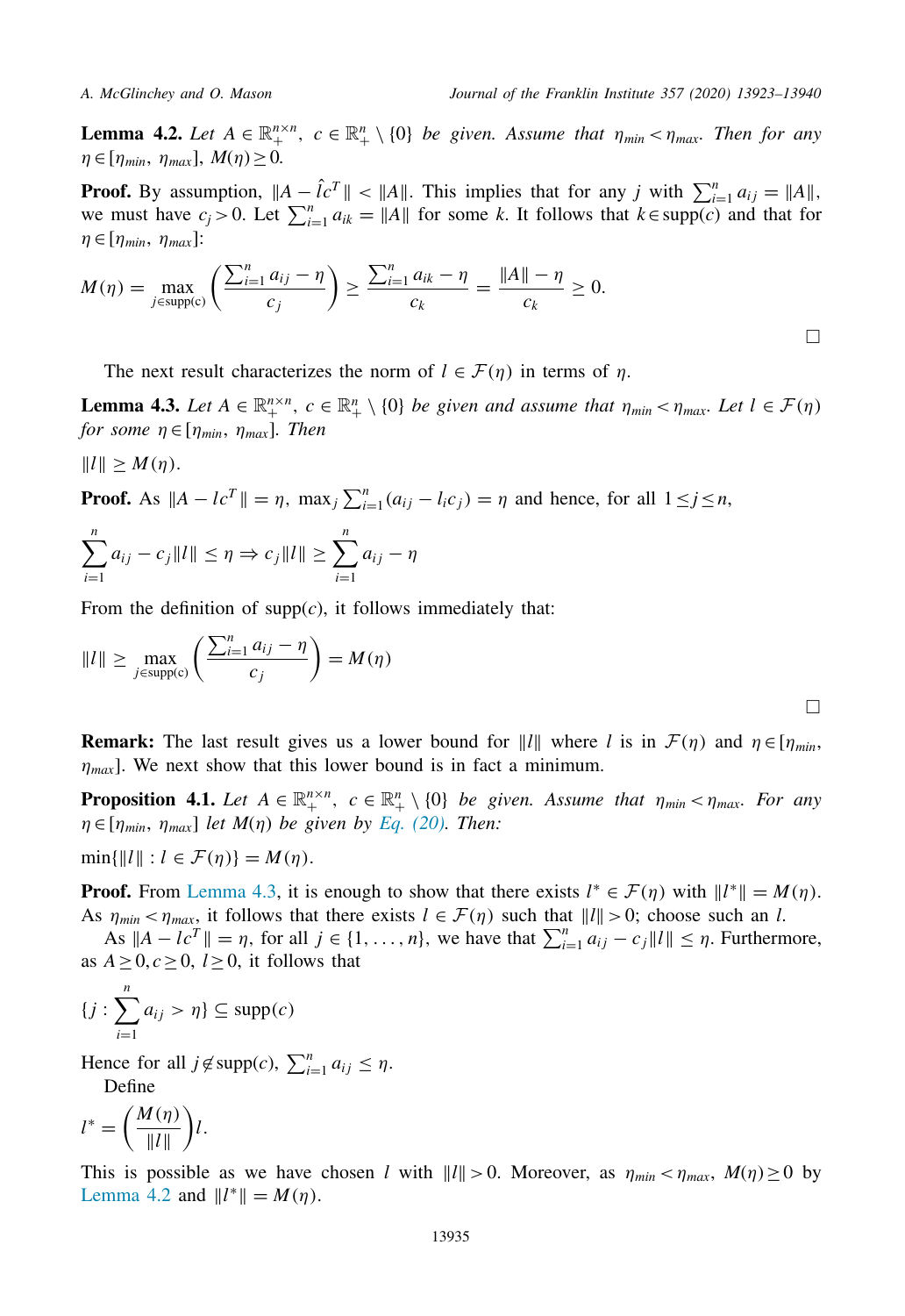<span id="page-13-0"></span>It remains to show that  $l^* \in \mathcal{F}(\eta)$ . By [Lemma](#page-12-0) 4.3,  $\frac{M(\eta)}{\|l\|} \le 1$ , thus  $0 \le l^* \le l$  and  $A - l^*c^T \ge$  $A - lc^{T} \geq 0$ . To finish we need to show that  $||A - l^{*}c^{T}|| = \eta$ . First of all, note that for all  $j \notin \text{supp}(c)$ ,

$$
\sum_{i=1}^{n} a_{ij} - c_j \|l^*\| = \sum_{i=1}^{n} a_{ij} \le \eta
$$

Next note that the definition of  $M(\eta)$  implies that:

1. *M*( $\eta$ )  $\geq \frac{\sum_{i=1}^{n} a_{ij} - \eta}{c_j}$  for all *j*∈supp(*c*); 2.  $M(\eta) = \frac{\sum_{i=1}^{n} a_{ij_0} - \eta}{c_{j_0}}$  for some  $j_0 \in \text{supp}(c)$ .

As  $||l^*|| = M(\eta)$ , it follows that for all  $j \in \text{supp}(c)$ ,  $\sum_{i=1}^n a_{ij} - c_j ||l^*|| \leq \eta$  while for  $j_0$ ,  $||A - l^*c^T|| = \sum_{i=1}^n a_{ij_0} - c_{j_0}||l^*|| = \eta$ . Thus  $l^* \in \mathcal{F}(\eta)$  and  $||l^*|| = M(\eta)$ . This completes the proof.  $\Box$ 

**Remark:** It is now straightforward to apply [Proposition](#page-12-0) 4.1 to answer [Problem](#page-10-0) 4.1. With the application to differential privacy in mind, we make the assumption that  $\eta_{min}$  < 1 (in order to ensure the bound in [Theorem](#page-3-0) 2.1 is valid). The next result follows immediately from the definition of  $\Phi$  in [Eq.](#page-3-0) (7) and the set  $\mathcal{F}(\eta)$ .

**Corollary 4.1.** *Let*  $A \in \mathbb{R}_+^{n \times n}$ ,  $c \in \mathbb{R}_+^n$  {0} *be such that*  $\eta_{min} < \eta_{max}$  *and*  $\eta_{min} < 1$ *. Set*  $\eta_1 =$ min $\{\eta_{max}, 1\}$ *. Let*  $\eta \in [\eta_{min}, \eta_1]$  *be given. Then* 

$$
\min_{l \in \mathcal{F}(\eta)} \Phi(l) = \left(\frac{M(\eta)}{1 - \eta}\right).
$$
\n(21)

**Remark:** In the corollary, if  $\eta_{max}$  < 1 we can include the right endpoint  $\eta_1$  (allow  $\eta \in [\eta_{min},$  $\eta_{max}$ ) but this makes no material difference to the argument or conclusion.

### **Example 4.1.** Let

$$
A = \begin{pmatrix} 3/4 & 0 \\ 1/2 & 3/4 \end{pmatrix}, \quad c^T = \begin{pmatrix} 1 & 1 \end{pmatrix}.
$$

Then we can see that  $\eta_{min} = 3/4$ ,  $\eta_{max} = 5/4$ . Then for any  $\eta \in [3/4, 1)$ , we can calculate  $M(\eta) = 5/4 - \eta$  so by Corollary 4.1 the minimum value of  $\Phi(l)$  for  $||A - lc^T|| = \eta$  is given by  $\frac{5/4-\eta}{1-\eta}$ .

For this example, it is worth noting that if we take  $l = (0, 5/16)^T$ ,  $\hat{l} = (0, 6/16)^T$  then we find  $\Phi(l) = 5$ ,  $\Phi(\hat{l}) = 3$  showing that  $\Phi(l) > \Phi(\hat{l})$  while  $||l|| < ||\hat{l}||$ . So reducing the norm of the gain increases the sensitivity bound in this case.

### *4.1. Implications for globally optimising the sensitivity bound*

We now give two simple applications of Corollary 4.1 to the problem of finding a global minimum of  $\Phi$  over *l* in  $\mathcal{F}_{A,c}$ .

**Proposition 4.2.** *Let*  $A \in \mathbb{R}_+^{n \times n}$ ,  $c \in \mathbb{R}_+^n \setminus \{0\}$  *be given. Assume that*  $\eta_{min} < \eta_{max}$  and  $\eta_{min} < 1$ . If  $\sum_{i=1}^n a_{ij} \ge 1$  for all  $j \in \text{supp}(c)$ , then the infimum of  $\Phi(l)$  for l in  $\mathcal{F}_{A,c}$  is  $\frac{M(\eta_{min})}{1-\eta_{min}}$ .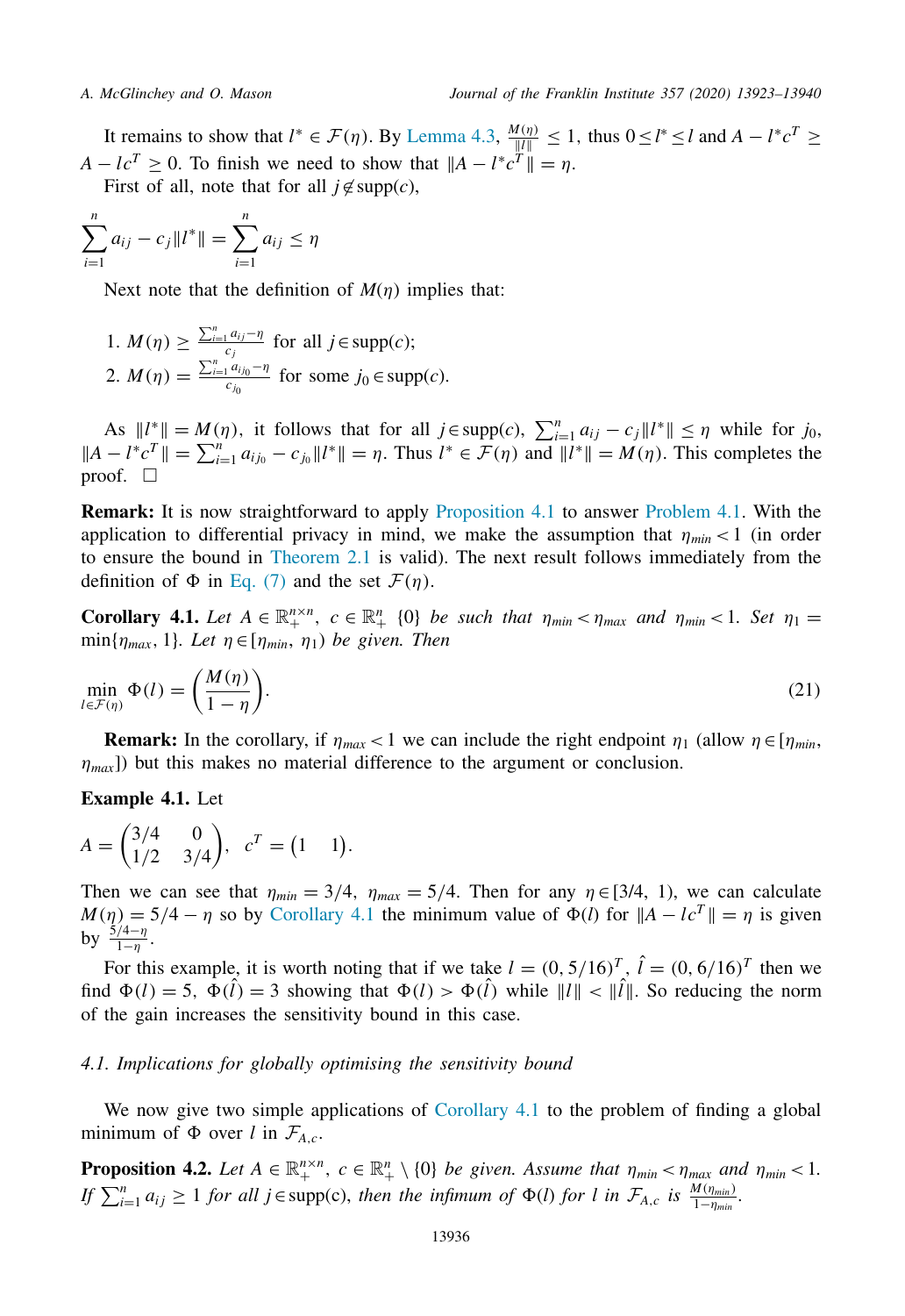<span id="page-14-0"></span>**Proof.** Set  $\eta_1 = \min\{\eta_{max}, 1\}$ . For a given  $\eta \in [\eta_{min}, \eta_1]$  (as above, if  $\eta_1 < 1$  we can include the right endpoint here), write

$$
\frac{M(\eta)}{1-\eta} = \max_{j \in \text{supp}(c)} \phi_j(\eta) \quad \text{where} \quad \phi_j(\eta) = \left(\frac{\sum_{i=1}^n a_{ij} - \eta}{c_j}\right) \frac{1}{1-\eta}.
$$

For each  $j \in \text{supp}(c)$ , as  $\sum_{i=1}^{n} a_{ij} \ge 1$ , it follows by differentiation that  $\phi_j$  is a nondecreasing function on  $[\eta_{min}, \eta_1]$ . Hence,  $\frac{M(\eta)}{1-\eta}$  is a non-decreasing function and

$$
\frac{M(\eta_{min})}{1-\eta_{min}} \le \frac{M(\eta)}{1-\eta}
$$

for all  $\eta \in [\eta_{min}, \eta_1]$ . The result now follows from [Corollary](#page-13-0) 4.1.  $\Box$ 

Finally for this section, we prove a simple result for the case where the non-zero entries of *c* are all equal.

**Proposition 4.3.** *Let*  $A \in \mathbb{R}_+^{n \times n}$ ,  $c \in \mathbb{R}_+^n \setminus \{0\}$  *be given. Assume that*  $\eta_{min} < \eta_{max}$  *and*  $\eta_{min} < 1$ *. Suppose that there is some real number*  $\lambda > 0$  *such that*  $c_j = \lambda$  *for all j*∈supp(*c*)*. If*  $\max_{j \in \text{supp}(c)} \sum_{i=1}^{n} a_{ij} > 1$ , then the *infimum of*  $\Phi(l)$  *for l in*  $\mathcal{F}_{A,c}$  *is*  $\frac{M(\eta_{min})}{1-\eta_{min}}$ .

**Proof.** Again, set  $\eta_1 = \min\{1, \eta_{max}\}$  and let  $\eta \in [\eta_{min}, \eta_1]$ . As  $c_j = \lambda$  for all  $j \in \text{supp}(c)$ :

$$
\frac{M(\eta)}{1-\eta} = \frac{\max_{j \in \text{supp(c)}} \left( \frac{\sum_{i=1}^{n} a_{ij} - \eta}{c_j} \right)}{1-\eta}
$$

$$
= \frac{\max_{j \in \text{supp(c)}} \left( \sum_{i=1}^{n} a_{ij} \right) - \eta}{\lambda(1-\eta)}
$$

If max<sub>j∈supp(c)</sub>  $\sum_{i=1}^{n} a_{ij} > 1$ , then  $\frac{M(\eta)}{1-\eta}$  is an increasing function for all  $\eta$  in [ $\eta_{min}$ ,  $\eta_1$ ]. The result follows immediately.  $\square$ 

### **5. The** *l***<sup>1</sup> sensitivity of positive observers with coordinate transformation**

In [\[4\],](#page-16-0) a more general form of positive observer was studied for continuous time systems. For the discrete time setting, the observer structure studied in [\[4\]](#page-16-0) is of the form:

$$
z(t + 1) = Fz(t) + Gy(t)
$$
  
\n
$$
\hat{x}(t) = T^{-1}z(t).
$$
\n(22)

In order for this to define a positive observer for [Eq.](#page-0-0)  $(1)$ , the following conditions are sufficient:  $F \ge 0$ ,  $\rho(F) < 1$ ;  $TA - FT = GC$ ; *T* is inverse positive, meaning  $T^{-1} > 0$ .

By suitably adapting the calculation previously published in  $[23]$  for the observer  $(2)$ , we can readily derive the following bound for the  $l_1$  sensitivity of Eq. (22). As before, we require that  $||F|| < 1$  in order to ensure that the sensitivity bound is finite.

**Proposition 5.1.** *Consider the observer* (22) *with*  $||F|| < 1$ *. Let*  $K > 0$ ,  $0 < \alpha < 1$  *be given. The sensitivity*  $\Delta$  *of Eq.* (22) *with respect to the similarity relation* [\(4\)](#page-2-0) *satisfies the following bound:*

$$
\Delta \le \frac{K}{1-\alpha} \left( \frac{\|T^{-1}\| \|G\|}{1 - \|F\|} \right) \tag{23}
$$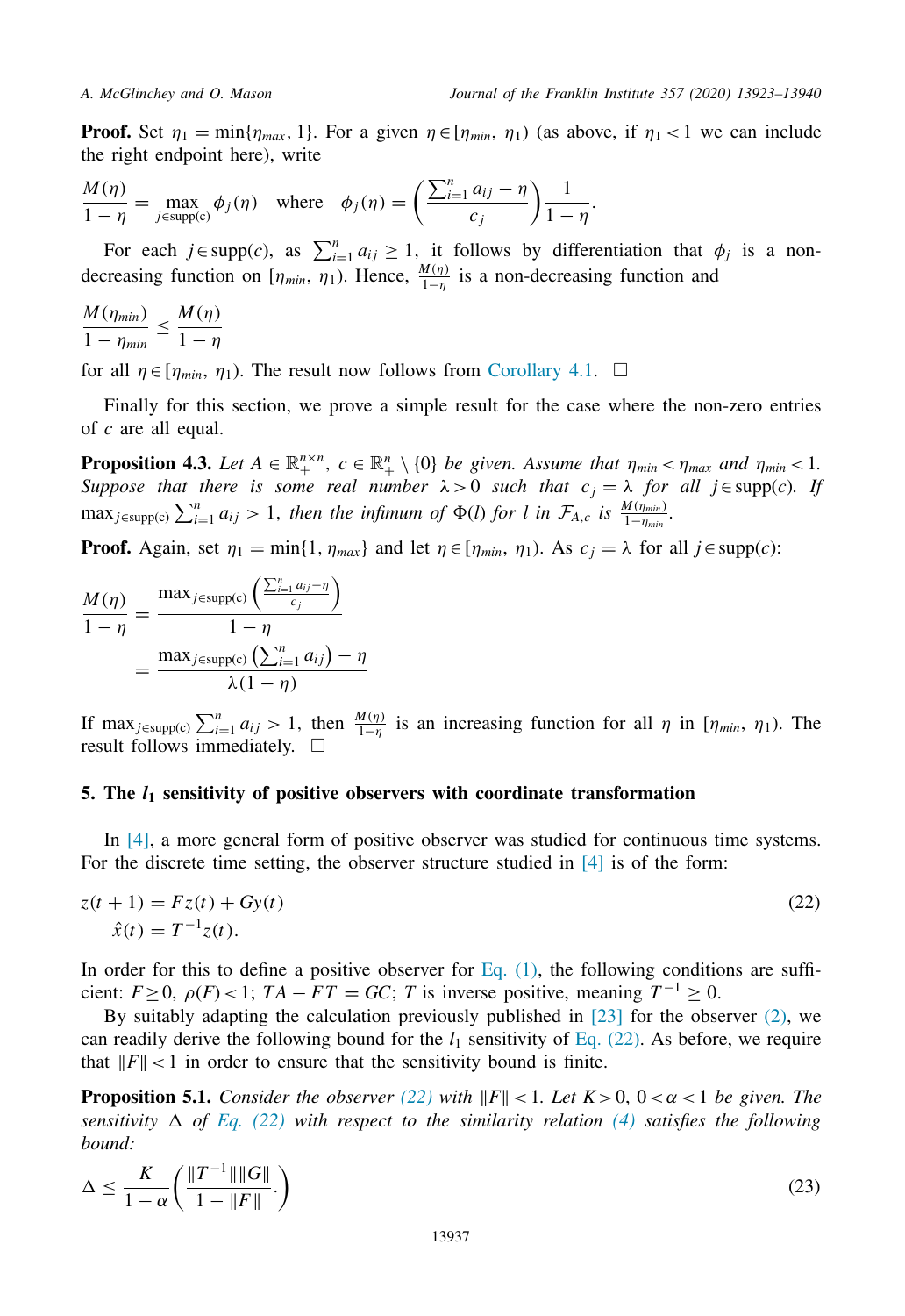<span id="page-15-0"></span>**Remark:** It is easy to see that a classical Luenberger observer [\(2\)](#page-1-0) corresponds to the choice  $T = I$ ,  $F = A - LC$ ,  $G = L$ , so [Theorem](#page-3-0) 2.1 is a corollary of [Proposition](#page-14-0) 5.1. It is immediate that an optimal observer of the form  $(22)$  cannot perform worse than the optimal observer of the classical type. However, note that characterising the set of possible observers satisfying Eq. [\(22\)](#page-14-0) may be significantly more complicated than for the classical case. Hence, the problem of determining an optimal observer belonging to the more general class is likely to be far more challenging and is beyond the scope of the present paper. The point of the next example is simply to show that it is possible to improve significantly on the theoretical minimum for a classical observer by considering the more general type.

In Example 5.1, we consider an observer [\(22\)](#page-14-0) for a single-output compartmental system. Thus, an observer is defined by a triple  $(F, T, g)$  in  $\mathbb{R}^{n \times n}_+ \times \mathbb{R}^{n \times n}_+ \times \mathbb{R}^n_+$  satisfying:

$$
||F|| < 1; \ T^{-1} \ge 0; \ TA - FT = gc^{T}.
$$
 (24)

We construct such an observer for which  $\frac{\|T^{-1}\| \|g\|}{1-\|F\|}$  is strictly less than the theoretical minimum given by [Theorem](#page-5-0) 3.1 for the classical observer.

**Example 5.1.** Consider:

$$
A = \begin{pmatrix} 1/2 & 1/4 \\ 1/2 & 1/3 \end{pmatrix}, \quad c^T = \begin{pmatrix} 1/3 & 1/2 \end{pmatrix}.
$$

Next choose:

$$
T = \begin{pmatrix} 1 & 0 \\ -1 & 1 \end{pmatrix}, F = \begin{pmatrix} 1/3 & 0 \\ 0 & 1/30 \end{pmatrix}
$$

and  $g^T = (1/2 \frac{1}{10})$ . Then it is readily verified that  $TA - FT = gc^T$ , and  $T^{-1} \ge 0$ ,  $||F|| < 1$ so Eq. [\(22\)](#page-14-0) defines a positive observer. Moreover  $\frac{1}{\min_{j \in \mathcal{J}} c_j} = 3$  while, for this choice of *F*, *T*, *g*,  $\frac{\|T^{-1}\| \|g\|}{1-\|F\|} = \frac{9}{5}$ . Thus, the upper bound for the general observer [\(23\)](#page-14-0) of  $\frac{9}{5}$  is significantly lower than the theoretical minimum value of 3 for a classical observer in this case.

### **6. Concluding remarks**

[Theorems](#page-5-0) 3.1 and [3.2](#page-7-0) provide simple, usable expressions for the minimum value of the  $l_1$ sensitivity bound in [Theorem](#page-3-0) 2.1 as well as indicating a constructive procedure for computing an optimal observer gain. In [Section](#page-10-0) 4 we characterize the interplay between the  $l_1$  sensitivity bound and the rate of convergence for single-output positive LTI systems. We have provided several numerical examples to illustrate the results of the paper; Example 5.1 shows explicitly that the more general type of observer in [\[4\]](#page-16-0) can offer significantly improved performance.

There are several interesting directions for future research. For instance, extending Theorem 3.2 to a more general class of [multiple-output](#page-7-0) compartmental systems. Specifically, can we relax the [assumptions](#page-7-0)  $(F1)$  and  $(F2)$  of [Section](#page-6-0) 3.2? The optimal gain matrix in Theorem 3.2 is nonnegative even though, as we have noted, this does not need to be the case for general positive systems. This suggests the problem of identifying matrix pairs (*A*, *C*) with *p* ≥ 2 for which the minimum value of  $\Phi(L)$  for  $L \in \mathcal{F}_{A,C}$  occurs at a nonnegative matrix *L*. Another question is to consider arbitrary output matrices *C* for the multi-output case and the corresponding optimization. Finally, determining the minimum value of the bound for the more general observer class in [Section](#page-14-0) 5 presents a significant challenge.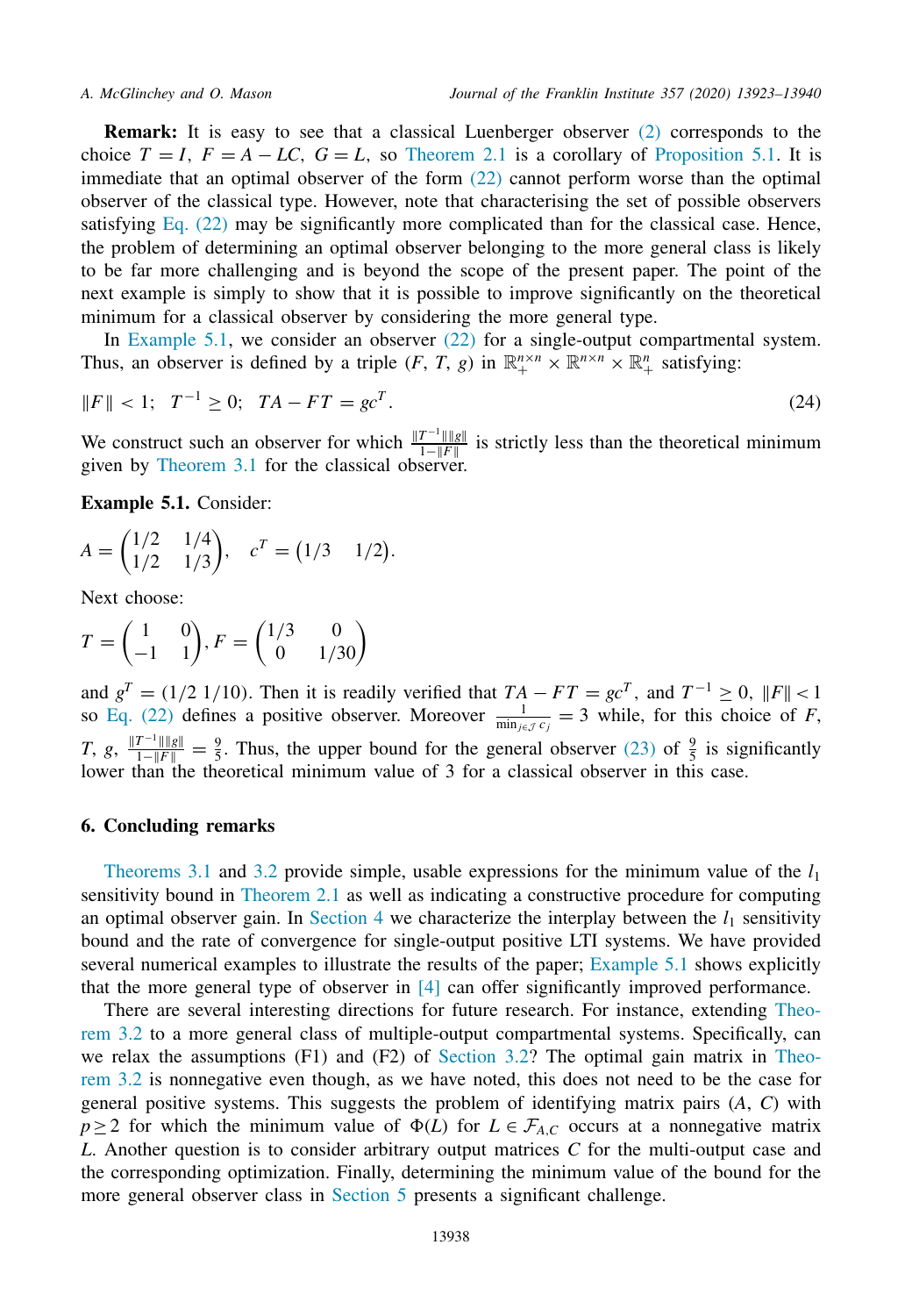### <span id="page-16-0"></span>**Declaration of Competing Interest**

The authors declare that they have no known competing financial interests or personal relationships that could have appeared to influence the work reported in this paper.

### **Acknowledgments**

The authors would like to thank the associate editor and anonymous reviewers for their constructive feedback which has helped to significantly improve the paper.

This work was supported by Science [Foundation](https://doi.org/10.13039/501100001602) Ireland (Grant no. 13/RC/2094), and the European Regional Development Fund through the Southern & Eastern Regional Operational Programme to Lero – the Irish Software Research Centre [\(www.lero.ie\)](http://www.lero.ie).

### **References**

- [1] L. [Farina,](http://refhub.elsevier.com/S0016-0032(20)30695-5/sbref0001) S. [Rinaldi,](http://refhub.elsevier.com/S0016-0032(20)30695-5/sbref0001) Positive Linear Systems: Theory and [Applications,](http://refhub.elsevier.com/S0016-0032(20)30695-5/sbref0001) Wiley, 2000.
- [2] M. Ait [Rami,](http://refhub.elsevier.com/S0016-0032(20)30695-5/sbref0002) F. [Tadeo,](http://refhub.elsevier.com/S0016-0032(20)30695-5/sbref0002) Positive observation problem for linear discrete positive systems, in: [Proceedings](http://refhub.elsevier.com/S0016-0032(20)30695-5/sbref0002) of the IEEE 45th Annual Conference on Decision and Control (CDC), 2006.
- [3] M. Ait [Rami,](http://refhub.elsevier.com/S0016-0032(20)30695-5/sbref0003) F. [Tadeo,](http://refhub.elsevier.com/S0016-0032(20)30695-5/sbref0003) U. [Helmke,](http://refhub.elsevier.com/S0016-0032(20)30695-5/sbref0003) Positive observers for linear positive systems, and their [implications,](http://refhub.elsevier.com/S0016-0032(20)30695-5/sbref0003) Int. J. Control 84 (4) (2011) 716–725.
- [4] J. [Back,](http://refhub.elsevier.com/S0016-0032(20)30695-5/sbref0004) A. [Astolfi,](http://refhub.elsevier.com/S0016-0032(20)30695-5/sbref0004) Design of positive linear observers for positive linear systems via coordinate [transformations](http://refhub.elsevier.com/S0016-0032(20)30695-5/sbref0004) and positive realizations, SIAM J. Control Optim. 47 (1) (2008) 345–373.
- [5] H.M. [Hardin,](http://refhub.elsevier.com/S0016-0032(20)30695-5/sbref0005) J.H. van [Schuppen,](http://refhub.elsevier.com/S0016-0032(20)30695-5/sbref0005) Observers for linear positive systems, Linear Algebra Appl. 425 (2007) 571–607.
- [6] [J.M.](http://refhub.elsevier.com/S0016-0032(20)30695-5/sbref0006) Van den Hof, Positive linear observers for linear [compartmental](http://refhub.elsevier.com/S0016-0032(20)30695-5/sbref0006) systems, SIAM J. Control Optim. 36 (2) (1998) 590–608.
- [7] L. [Liu,](http://refhub.elsevier.com/S0016-0032(20)30695-5/sbref0007) H.R. [Karimi,](http://refhub.elsevier.com/S0016-0032(20)30695-5/sbref0007) X. [Zhao,](http://refhub.elsevier.com/S0016-0032(20)30695-5/sbref0007) New approaches to positive observer design for [discrete-time](http://refhub.elsevier.com/S0016-0032(20)30695-5/sbref0007) positive linear systems, J. Frankl. Inst. 355 (2018) 4336–4350.
- [8] B. [Brian,](http://refhub.elsevier.com/S0016-0032(20)30695-5/sbref0008) J. [Wang,](http://refhub.elsevier.com/S0016-0032(20)30695-5/sbref0008) Z. [Qu,](http://refhub.elsevier.com/S0016-0032(20)30695-5/sbref0008) Nonlinear positive observer design for positive dynamical systems, in: [Proceedings](http://refhub.elsevier.com/S0016-0032(20)30695-5/sbref0008) of the American Control Conference, 2010, pp. 6231–6237.
- [9] X. [Zhao,](http://refhub.elsevier.com/S0016-0032(20)30695-5/sbref0009) T. [Wu,](http://refhub.elsevier.com/S0016-0032(20)30695-5/sbref0009) X. [Zheng,](http://refhub.elsevier.com/S0016-0032(20)30695-5/sbref0009) R. [Li,](http://refhub.elsevier.com/S0016-0032(20)30695-5/sbref0009) Discussions on observer design of nonlinear positive systems via T-S fuzzy modeling, [Neurocomputing](http://refhub.elsevier.com/S0016-0032(20)30695-5/sbref0009) 157 (2015) 70–75.
- [10] G. [Wang,](http://refhub.elsevier.com/S0016-0032(20)30695-5/sbref0010) B. [Li,](http://refhub.elsevier.com/S0016-0032(20)30695-5/sbref0010) Q. [Zhang,](http://refhub.elsevier.com/S0016-0032(20)30695-5/sbref0010) C. [Yang,](http://refhub.elsevier.com/S0016-0032(20)30695-5/sbref0010) Positive observers design for discrete-time positive systems with missing data in output, [Neurocomputing](http://refhub.elsevier.com/S0016-0032(20)30695-5/sbref0010) 168 (2015) 427–434.
- [11] L. [Hardouin,](http://refhub.elsevier.com/S0016-0032(20)30695-5/sbref0011) C.A. [Maia,](http://refhub.elsevier.com/S0016-0032(20)30695-5/sbref0011) B. [Cottenceau,](http://refhub.elsevier.com/S0016-0032(20)30695-5/sbref0011) M. [Lhommeau,](http://refhub.elsevier.com/S0016-0032(20)30695-5/sbref0011) Observer design for max plus linear systems, IEEE Trans. Autom. Control 55 (2) (2010) 538–543.
- [12] M. [Naghnaeian,](http://refhub.elsevier.com/S0016-0032(20)30695-5/sbref0012) P.G. [Voulgaris,](http://refhub.elsevier.com/S0016-0032(20)30695-5/sbref0012) [Performance](http://refhub.elsevier.com/S0016-0032(20)30695-5/sbref0012) optimization over positive *l*∞ cones, Automatica 80 (2017) 177–188.
- [13] Z. [Shu,](http://refhub.elsevier.com/S0016-0032(20)30695-5/sbref0013) J. [Lam,](http://refhub.elsevier.com/S0016-0032(20)30695-5/sbref0013) H. [Gao,](http://refhub.elsevier.com/S0016-0032(20)30695-5/sbref0013) B. [Du,](http://refhub.elsevier.com/S0016-0032(20)30695-5/sbref0013) L. [Wu,](http://refhub.elsevier.com/S0016-0032(20)30695-5/sbref0013) Positive observer and dynamic [output-feedback](http://refhub.elsevier.com/S0016-0032(20)30695-5/sbref0013) controllers for interval positive linear systems, IEEE Trans. Circuits Syst. 55 (10) (2008) 3209–3222.
- [14] A. [Oghbaee,](http://refhub.elsevier.com/S0016-0032(20)30695-5/sbref0014) B. [Shafai,](http://refhub.elsevier.com/S0016-0032(20)30695-5/sbref0014) S. [Nazari,](http://refhub.elsevier.com/S0016-0032(20)30695-5/sbref0014) Complete [characterization](http://refhub.elsevier.com/S0016-0032(20)30695-5/sbref0014) of disturbance estimation and fault detection for positive systems, IET Control Theory Appl. 12 (7) (2018) 883–891.
- [15] B. [Shafai,](http://refhub.elsevier.com/S0016-0032(20)30695-5/sbref0015) S. [Nazari,](http://refhub.elsevier.com/S0016-0032(20)30695-5/sbref0015) A. [Oghbaee,](http://refhub.elsevier.com/S0016-0032(20)30695-5/sbref0015) Positive unknown input observer design for positive linear systems, in: Proceedings of the 19th [International](http://refhub.elsevier.com/S0016-0032(20)30695-5/sbref0015) Conference on System Theory, Control and Computing (ICSTCC), 2015.
- [16] J.A. [Jacquez,](http://refhub.elsevier.com/S0016-0032(20)30695-5/sbref0016) C.P. [Simon,](http://refhub.elsevier.com/S0016-0032(20)30695-5/sbref0016) Qualitative theory of [compartmental](http://refhub.elsevier.com/S0016-0032(20)30695-5/sbref0016) systems, Sci. World J. 35 (1) (1993) 43–79.
- [17] P. Van den [Driessche,](http://refhub.elsevier.com/S0016-0032(20)30695-5/sbref0017) J. [Watmough, Reproduction](http://refhub.elsevier.com/S0016-0032(20)30695-5/sbref0017) numbers and sub-threshold endemic equilibria for compartmental models of disease transmission, Math. Biosci. 180 (1) (2002) 29–48.
- [18] M.E. [Valcher,](http://refhub.elsevier.com/S0016-0032(20)30695-5/sbref0018) I. [Zorzan,](http://refhub.elsevier.com/S0016-0032(20)30695-5/sbref0018) State-feedback stabilization of multi-input [compartmental](http://refhub.elsevier.com/S0016-0032(20)30695-5/sbref0018) systems, Syst. Control Lett. 119 (2018) 81–91.
- [19] C. [Dwork,](http://refhub.elsevier.com/S0016-0032(20)30695-5/sbref0019) A. [Roth,](http://refhub.elsevier.com/S0016-0032(20)30695-5/sbref0019) The algorithmic [foundations](http://refhub.elsevier.com/S0016-0032(20)30695-5/sbref0019) of differential privacy, Theor. Comput. Sci. 9 (3) (2014) 211–407.
- [20] J. Le [Ny,](http://refhub.elsevier.com/S0016-0032(20)30695-5/sbref0020) G.J. [Pappas,](http://refhub.elsevier.com/S0016-0032(20)30695-5/sbref0020) [Differentially](http://refhub.elsevier.com/S0016-0032(20)30695-5/sbref0020) private filtering, IEEE Trans. Autom. Control 59 (2) (2014) 341–354.
- [21] J. Le [Ny,](http://refhub.elsevier.com/S0016-0032(20)30695-5/sbref0021) [Privacy-preserving](http://refhub.elsevier.com/S0016-0032(20)30695-5/sbref0021) nonlinear observer design using contraction analysis, in: Proceedings of the IEEE 54th Annual Conference on Decision and Control (CDC), 2015, pp. 4499–4504.